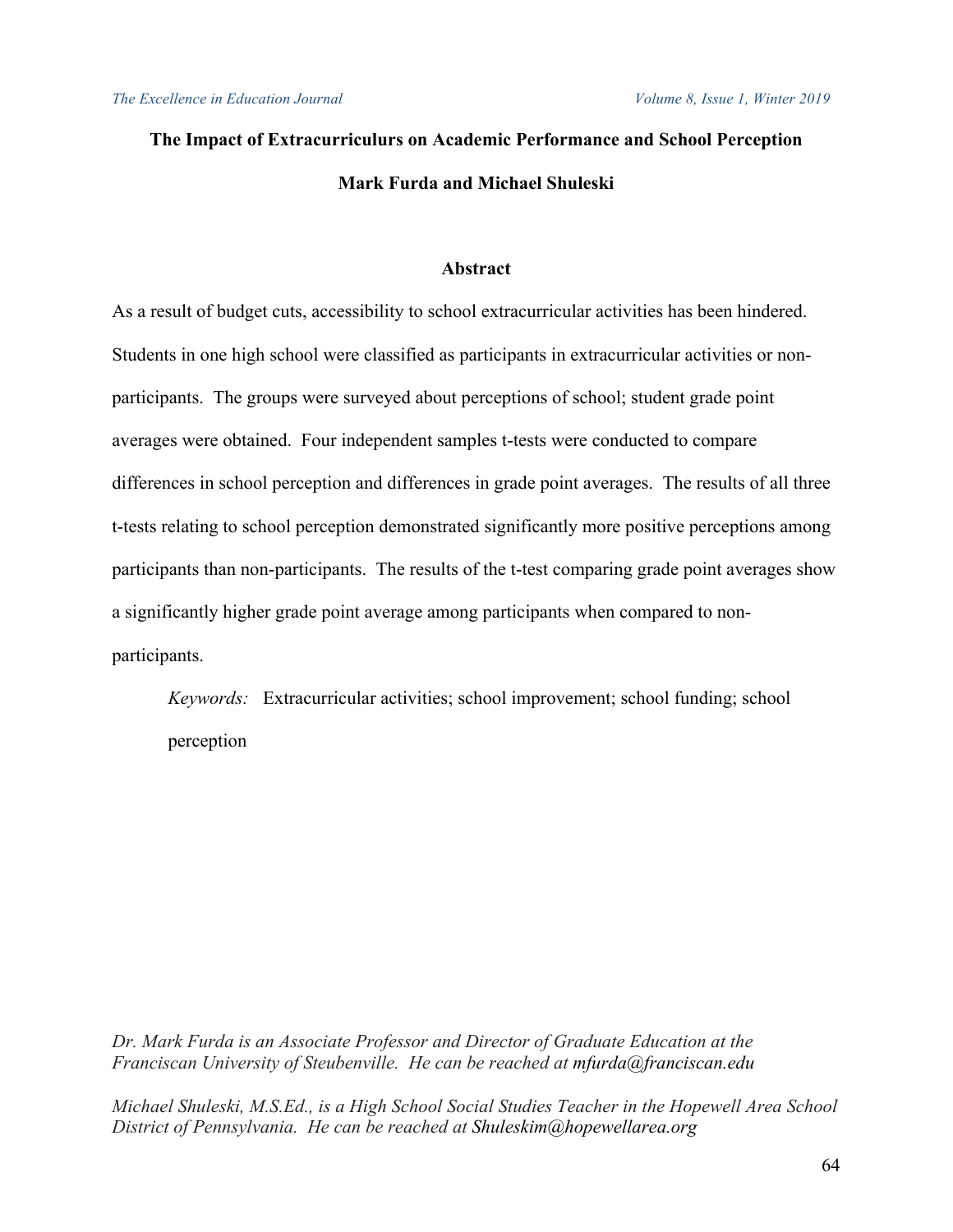With schools facing continual budget cuts, extracurricular activities such as athletics, arts, and clubs, are in ever increasing danger of being cut (Carter, 2011; DeNisco, 2013; Hoff, 2007; Kronholz, 2012; Statz and Lamote, 2001). The National Center for Educational Statistics (1999) reported that students who participated in extracurricular activities faired significantly better than those who did not. Students had fewer absences, higher grade-point averages and higher math and reading assessments among other indicators. Unfortunately, the number of activities for students to participate in does not seem to address the desires of all students. If schools were to find activities that reached the entire student body, research it seems, would point to higher achievement across the board. This study aims to add to the body of research that examines the impact of extracurricular activities on students. It also attempts to determine whether a sense of belonging to a school can be correlated to the activities in which a student participates.

More specifically, this study looks at the effect extracurricular activities have on gradepoint average and student perception of school. A survey was administered to determine students' gender, grade point average, the activities in which students participated, and student sense of belonging in the school. The sample population consisted of all eleventh grade students attending a rural high school in Western Pennsylvania.

This purpose of this study is to determine if students involved in extracurricular activities such as athletics, clubs and the like, have higher academic performance as measured through grade point average when compared to peers who do not participate. In addition, the study seeks to determine if students who participate in these same extracurricular activities will show a more favorable perception of the school than their non-participating peers. The two research questions this study seeks to answer are listed below and are accompanied by their null hypothesis.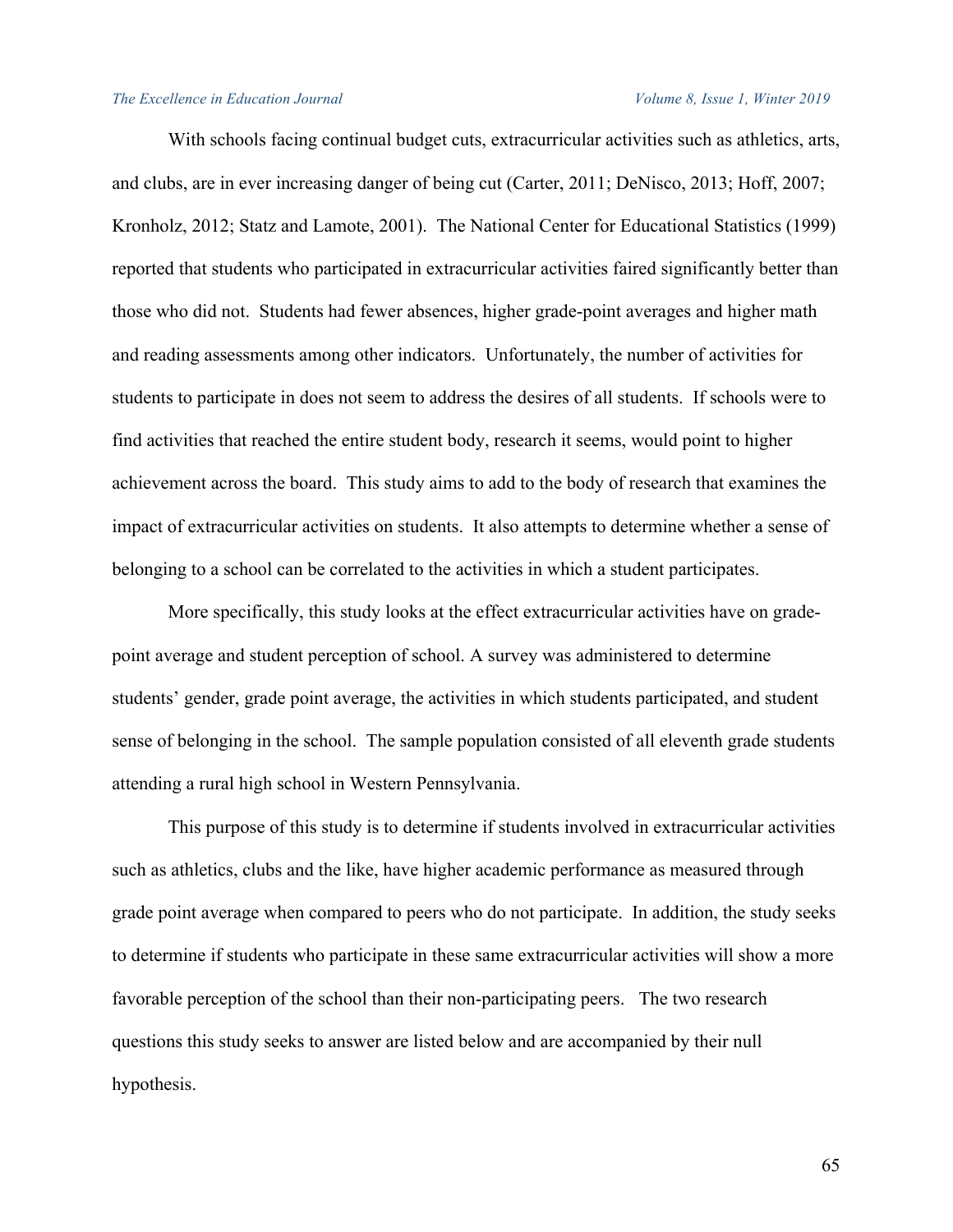RQ1: Is there a difference between the grade point averages of students in this study who participate in at least one extracurricular activity versus students in this study who participate in zero extracurricular activities?

Ho1: There is no a difference between the grade point averages of students in this study who participate in at least one extracurricular activity versus students in this study who participate in zero extracurricular activities.

RQ2: Do students in this study who participate in at least one extracurricular activity have a more favorable perception of school than students in this study who participate in zero extracurricular activities?

Ho2: There is no difference among the perceptions of school between students in this study who participate in at least one extracurricular activity and students in this study who participate in zero extracurricular activities.

The author determined that the results supported the hypothesis that students who participated in extracurricular activities demonstrate higher academic success as well as greater connectedness to the school.

# **Review of Literature**

As schools look to tighten their budgets, programs that do not directly impact academic success are often the first to get cut. If the program does survive, the cost associated with it may get passed along to the families of the participants (Carter, 2011; DeNisco, 2013; Hoff, 2007; Kronholz, 2012; Statz and Lamote, 2001). This creates a burden and barrier for these families, ultimately having a negative impact on the number of participants. This literature review discusses why this is a grave error by school districts and demonstrates how extracurricular activities benefit students academically and socially.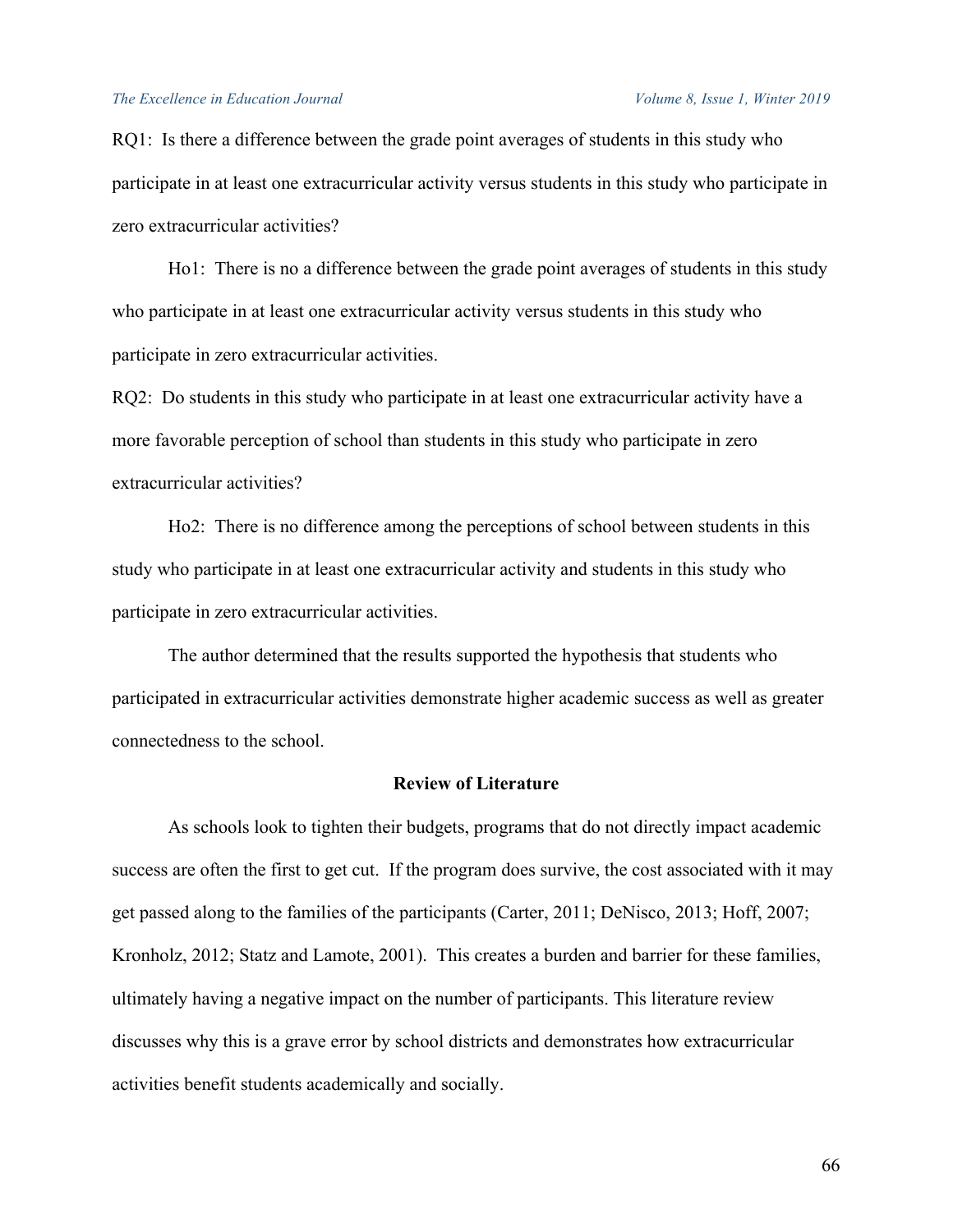The relationship between extracurricular participation by adolescents and their academic outcomes and school-related affect were examined in an action research study by Knifsend and Graham (2001). This study not only examined the number of extracurricular activities, but the domains (academic/leadership groups, arts activities, clubs, and sports) and breadth of participation. The population was a multi-ethnic sample of 864 eleventh grade students, predominantly from low-income backgrounds. The data collected were grade point average and the results of a questionnaire that measured the population's sense of belonging and academic engagement. The results seemed to indicate that the number of extracurriculars an adolescent is involved in does positively impact academic achievement and has an overall positive school effect. Moreover, the study indicates that moderate participation in multiple domains seemed to yield the desired outcome of both higher grade point average and an increased sense of belonging. However, too many activities could have a negative outcome by being too demanding on the students' time as well as not allowing them to truly gain a sense of belonging to one group. The results of this study suggest that schools should be persuaded to increase the scope and student involvement in extracurricular activities, especially in urban or low-income schools.

Vasudevan, Rodriguez Kerr, Hibbert, Fernandez and Park (2015) focused on recently arrested adolescents in New York City. Based on the amount of research showing that school dropouts have a greater chance of being incarcerated, New York has shifted funding away from juvenile facilities and incarceration for adolescents. Instead, money has been redirected towards after-school programs to try and facilitate a sense of belonging. Just as youths can form affiliation with a gang, the hope is that these students can form an affiliation and a sense of belonging to an institution that may provide a different path for their life to take. The program gave students a way to express themselves through various outlets such as art, photos, videos and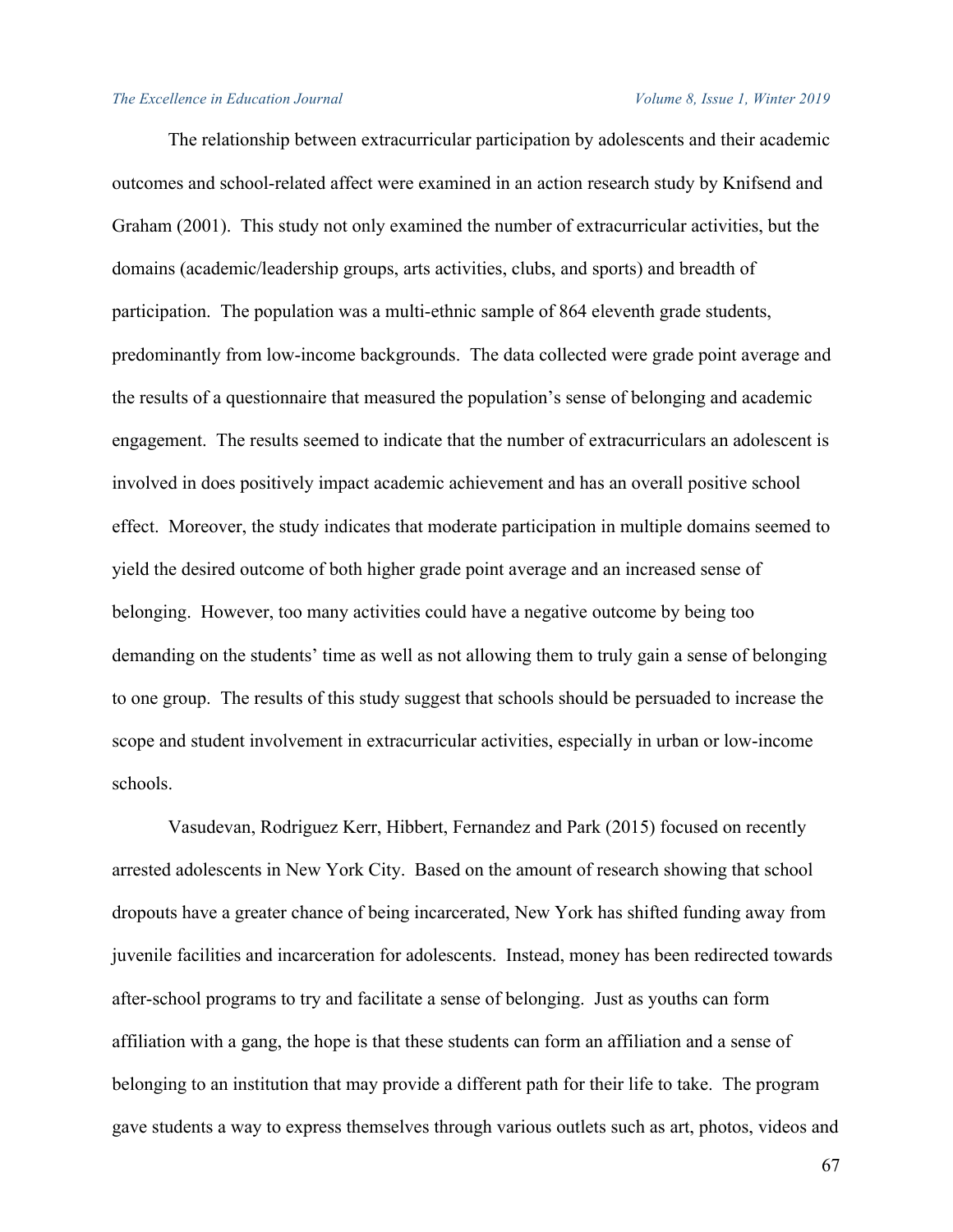writing. The instructors were nurturing and attempted to make the participants feel accepted. While this longitudinal study is in its early stages, results suggest what the students thought about their school day and why so many of them chose to leave it behind. The students felt they were on the fringe of society and had little hope of making it through the day with any positive experiences. By giving them a voice and a way to express themselves, the participants developed a sense of belonging and hope. The study examined a group of students that many in society prefer to ignore. Rather than investing in programs that can help these adolescents down positive paths, those in the system often choose to deal with them via incarceration. It is a reactive, rather than proactive stance. At the root of the issue for these students is having no real identity. Their sense of belonging, which everyone strives for, gets misplaced and they become involved in risky behavior. It is these youngsters that schools and communities need to find extracurriculurs for the most. Schools should work to increase the sense of student belonging in school, rather than stand by passively while these students find a place of belonging outside of school that is often unhealthy and destructive. Not only do the individuals involved benefit, but society as a whole benefits as well.

The National Center for Education Statistics (1995) issued a report on the findings from the National Longitudinal Study (NELS) of 1992 that surveyed public high school seniors. The article's focus was to show the results of students that participated in extracurricular activities and their school engagement in comparison to their peers. The data indicated that students who participated in extracurricular activities exhibited higher indicators of school success than those who did not. Unexcused absence rates were lower and student grade point averages were higher.

Girod, Martineau, and Zhao (2004) conducted an exploratory study to investigate the impact an after-school computer clubhouse named KLICK! (Kids Learning In Computer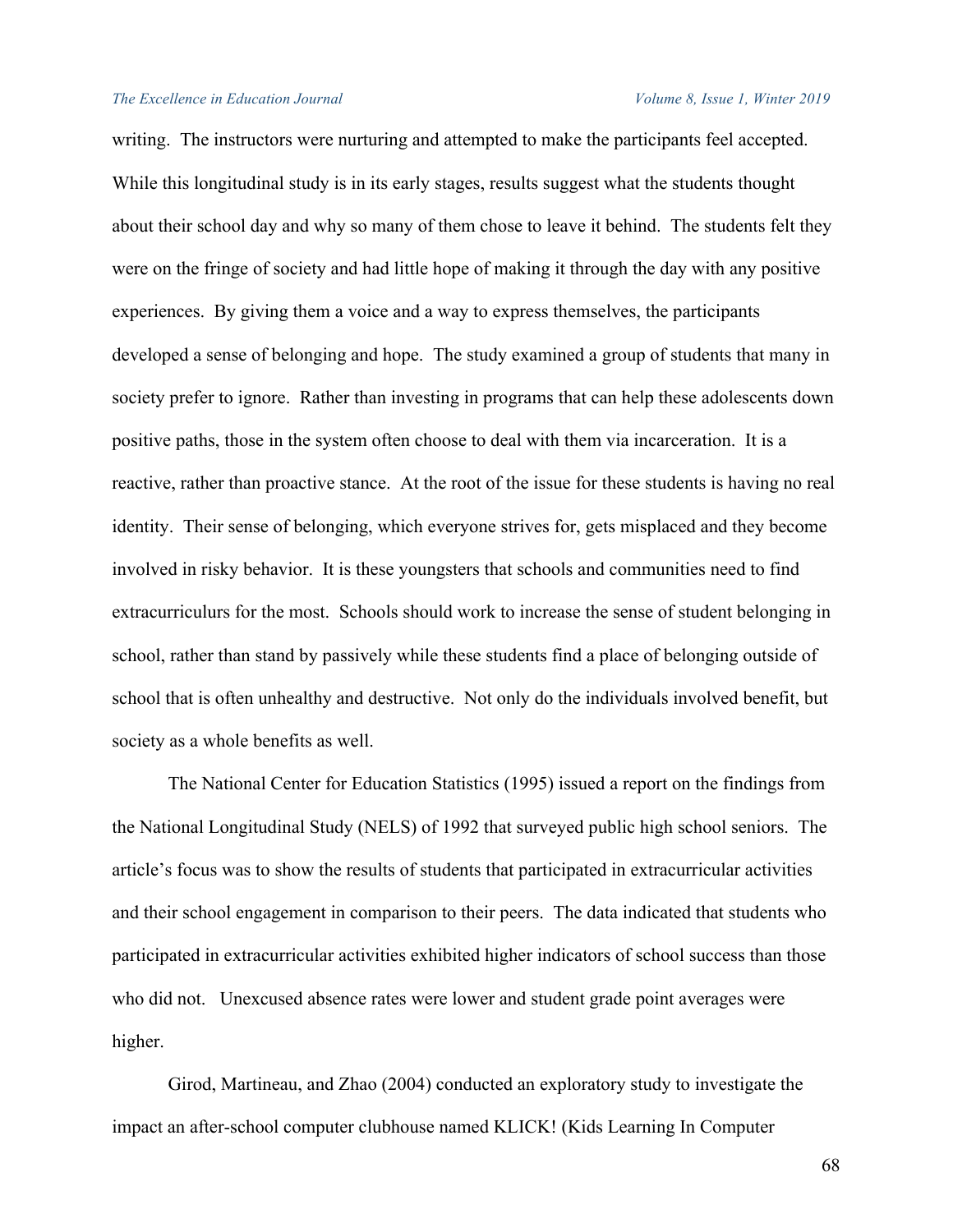Clubhouses) would have on teens' disposition toward school, and whether it would help teens learn a breadth and depth of computer skills. The population consisted of students involved in the program as well as a control group that did not participate in KLICK!. Pretest and posttest surveys were administered to 159 total students, 81 of which participated in the program. Seventy-eight students were part of the control group. All students involved were drawn from the same school and had similar ethnic backgrounds. The results were marginal except for those students who previously valued school the least, but participated in KLICK!. The researchers speculate that this result can be attributed to the KLICK! program, which provided teens an opportunity to participate in an alternative environment free from the normal control of a school. Furthermore, the researchers believe the students could rebuild their confidence which subsequently would increase their value of school. The second goal of the study, which was to have students self-report their experience with computer technology (CT) yielded unremarkable results. Students involved in the program increased their CT experience more than nonparticipants. However, the results for those who participated in the program was significant for students who previously had low GPA's.

Fredricks and Eccles (2005) hypothesized that "extracurricular participation leads to more favorable outcomes because it facilitates membership in a prosocial peer group" (p. 508). This study was broken into two parts. The first was to build upon previous studies by examining the positive and negative development across four extracurricular domains: team sports, school involvement activities, performing arts, and academically-oriented clubs. The second, and primary focus, was to see if there was a social aspect that played a role in the positive and negative development of students. The study population used was 498 students in grades nine, ten and twelve. The sample was drawn from three primarily middle class areas so that income would not be a factor in student participation or lack thereof. The results of the study were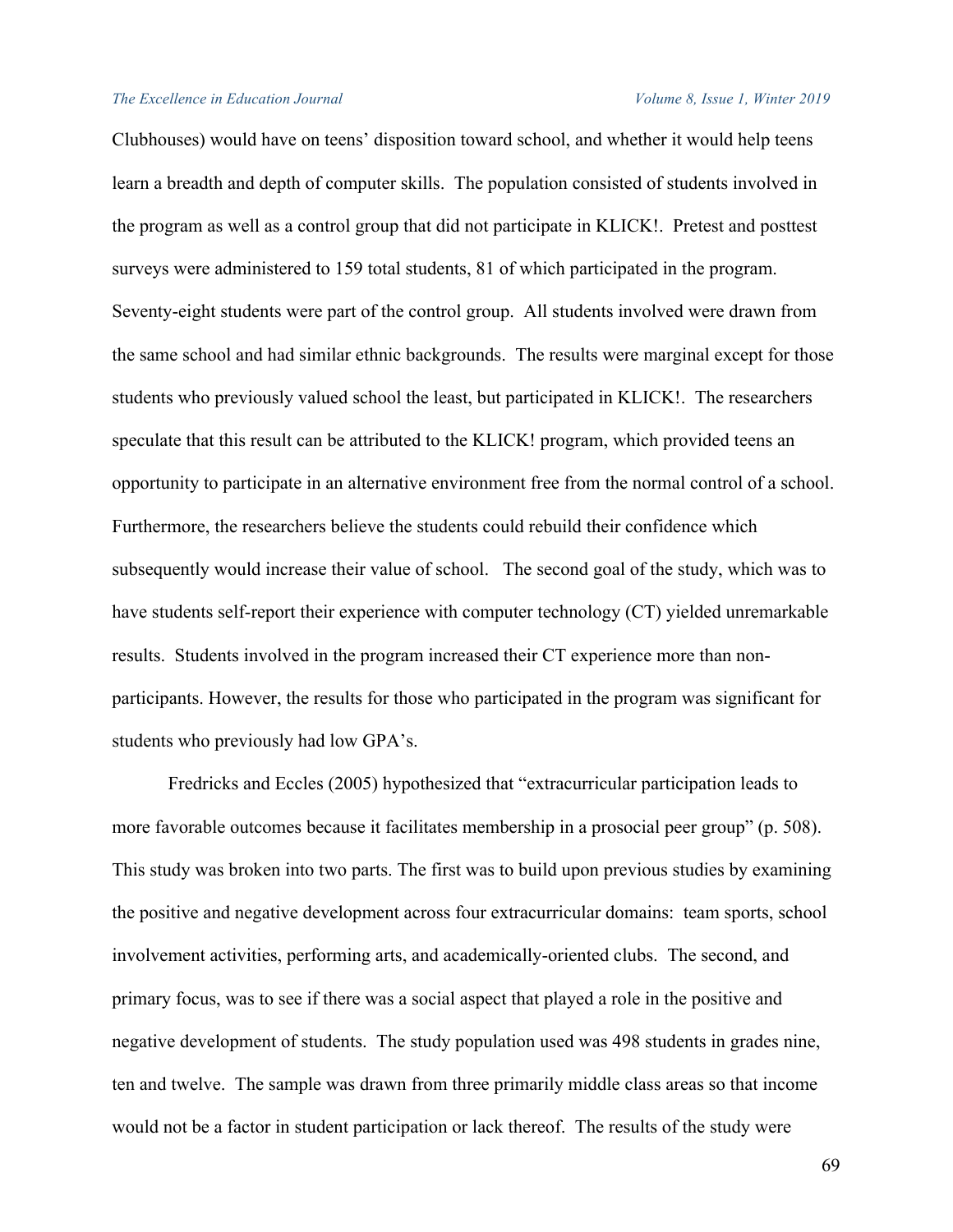consistent with prior research. There was evidence of participation in extracurricular activities relating positively to school engagement. Additionally, the results showed that students who were involved in extracurricular activities had more friends than nonparticipants. The results of the study demonstrated that the students had more academic and prosocial friends when they were involved with school extracurricular activities compared to those students not involved.

Other research reports the benefits extracurricular activities provide to high school students directly and indirectly (Kronholz, 2012). One particular report makes reference to numerous studies showing research that clearly illustrates the importance of these activities to student academic and social development while in high school and beyond. The article's other purpose was to bring to light an impending crisis that schools are facing. Schools are being asked to tighten their budgets, often at the expense of extracurricular activities deemed unnecessary. Faced with a decision of limiting money going directly towards education or indirectly to extracurriculars, administrators and school boards readily choose the latter. The consequences of limiting participation in extracurriculars not only impact the students directly, but the community as well. One school administrator made a profound statement regarding increasing class size versus cutting activities. He stated, "You can cope with an extra kid in your class, but at 2:10 when school lets out, what do they (the students) do?" (p. 9).

The article was meant to bring to light a disservice many districts are doing to their students and their community. The ramifications of decreased funding will be negatively experienced disproportionately by families who are already experiencing financial distress. With some schools having families pay hundreds to thousands of dollars, depending on the sport or number of sports in which a child participates, parents simply cannot afford for their children to play. When students fail to participate in an organized club or activity after school, they find other ways to spend their time which often provide little positive adult guidance and supervision.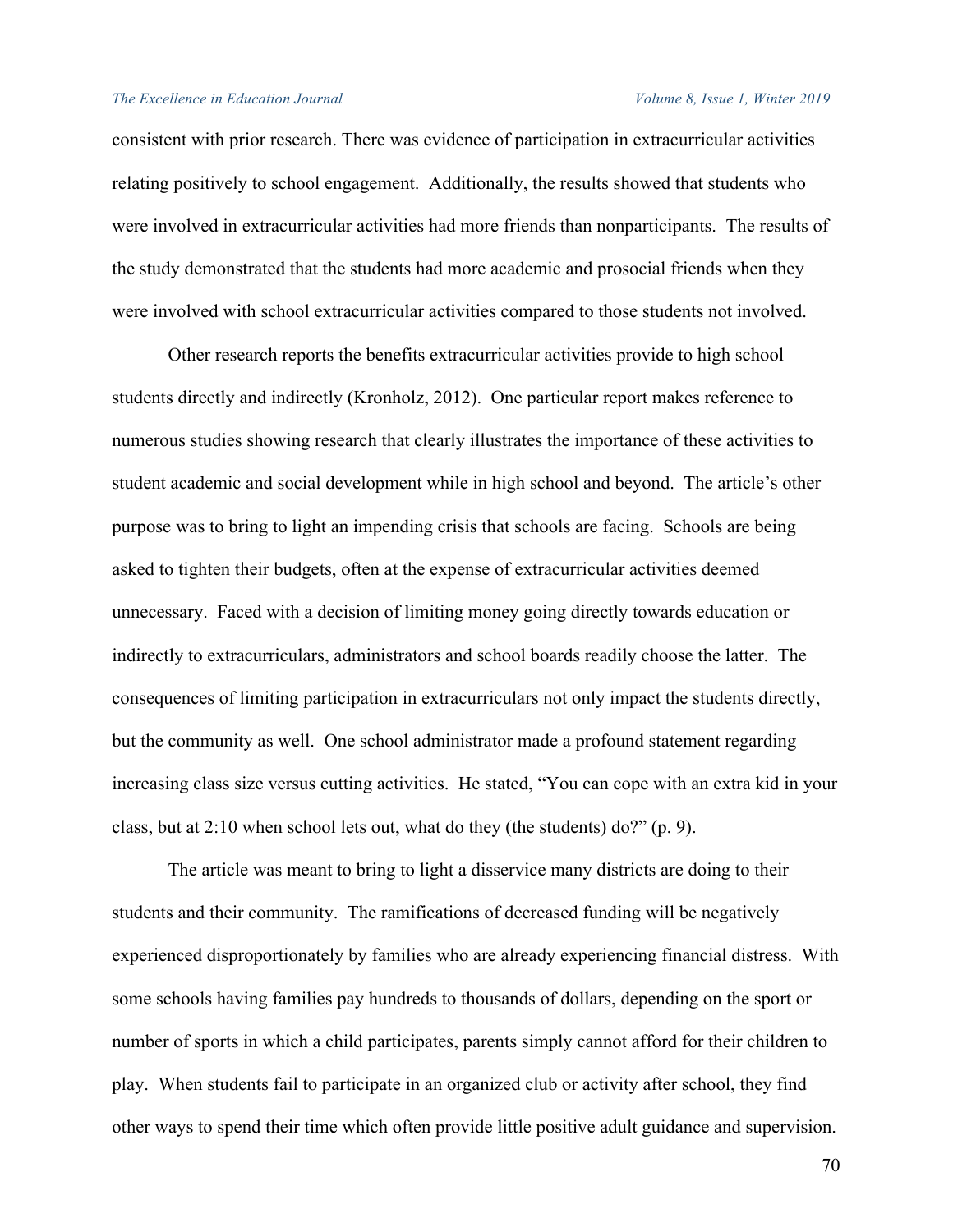Since students of low socioeconomic backgrounds are more likely to be negatively impacted by pay-to-play or fee based participation policies, these students fail to reap the academic and social benefits of participation. The end result is an increase in the achievement gap.

The impact of particular types of extracurricular activities for students was the focus of one notable longitudinal study (Eccles & Barber,1999). The sample consisted of approximately 1,800 students. The study gathered initial data of the students in sixth grade and concluded when most of those same students were 25 or 26 years old. The two foci of the research were peer association due to involvement, and activity-based identity formation. The results supported what the researchers hypothesized: adolescents who participated in prosocial, non-academic activities during their school age years had the most consistent positive outcomes and the lowest rate of at-risk behavior.

Research has shown that transitioning to middle school is a tumultuous time for many students and can be associated with negative outcomes. The sample for this study was obtained from one southeastern middle school and consisted of 173 sixth-grade students. The genders were split nearly evenly, and 57% of the students were Caucasian. A relationship seems to exist between these transitioning students, and how participating in extracurricular activities can positively impact academic achievement and school connectedness (Akos, 2006). This critical phase in the lives of students, when physical, cognitive, social, and emotional changes occur, begins to determine the trajectory of their development later in life.

Graham, Taylor and Hudley (2015) designed an intervention to increase social and academic outcomes in African American boys in elementary school. The 64 participants in the study were randomly assigned to a treatment group or to a control group. The treatment consisted of a 12-week afterschool intervention that had a total of 32-lessons afterschool. The objective was to design an intervention that would positively impact third to fifth grade African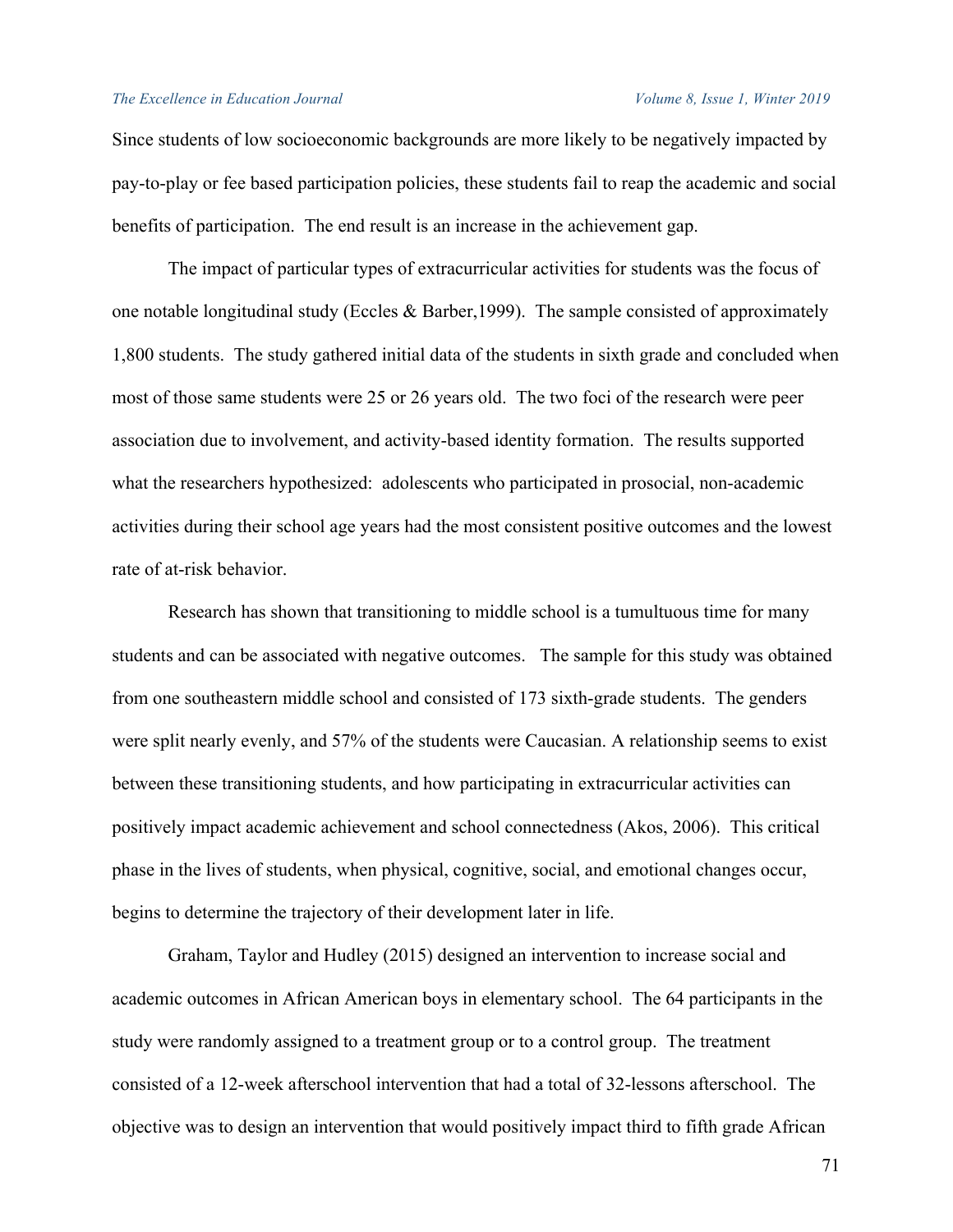American students who were previously classified as aggressive. The researchers chose this particular sample for several reasons. The key motive was the knowledge that African American students who exhibit adjustment problems and aggressive behavior in elementary school are more likely than other racial/ethnic groups to become involved in the juvenile justice system at a later age. This intervention was unique because the researchers did not focus on improving academics. Rather the focus was on the student's intrinsic motivation to succeed. The results showed positive gains by the students, but the authors noted several limitations to their research which require further research. Nonetheless, the results hold promise.

Klesse (1994) suggests extracurricular activities motivate many students to perform at higher levels in the classroom. He also found a positive relationship between extracurriculurs and success in high school. Additionally, the author posits that participation in co-curriculur activities holds many non-cognitive benefits.

Another study (Barr, Birmingham, Fornal, Klein & Piha, 2006) discussed the impact three high school afterschool programs had on increasing student success. The three programs were located in different cities and focused on student interests and real world application for high school students. The authors cite a trend towards declining afterschool activity participation by this group. Additionally, the authors note that afterschool programs for high school students are in a dramatic shortage across the country, failing to give students the opportunities they desperately need. At the conclusion of multiyear evaluations, the study concluded there were several benefits directly and indirectly related to these programs. Indirect benefits indicated that students participating in these programs had significantly better attendance than their peers. In addition, graduation rates of participants were higher than nonparticipants, and standardized test success was higher as well for the participant group. Several students interviewed mentioned that they would come to school more frequently due to the desire of attending the afterschool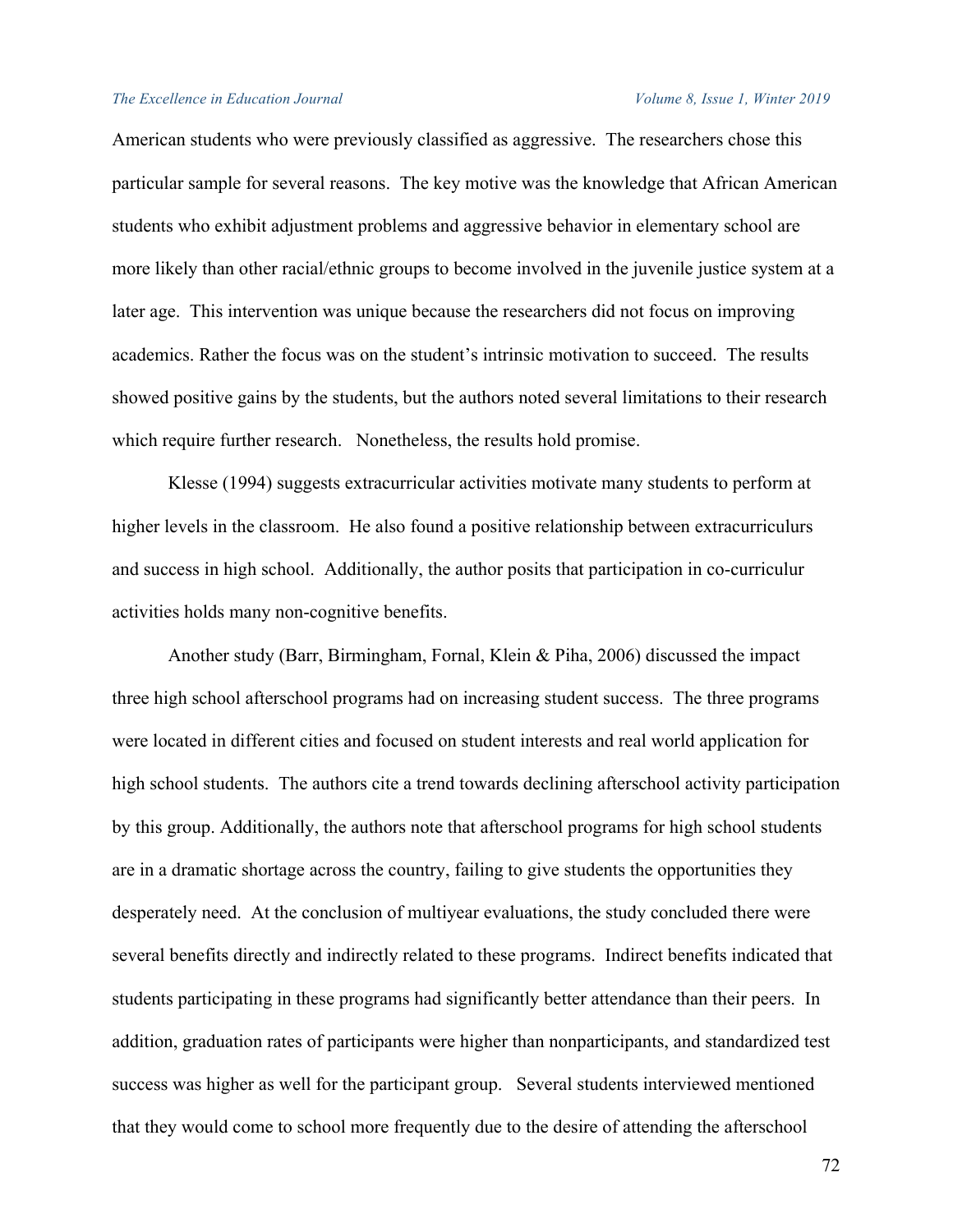program. When the programs were run by teachers, the students also found themselves looking at the teachers with more respect than they had prior to participation in the program. These results suggest not only an academic benefit associated with extracurricular participation, but also a positive sense of school connectedness.

Hall and Charmaraman (2011) conducted a case study designed to discover how a boys' empowerment group could help participants avoid risk taking behaviors. The premise behind the study was described by the authors as "The process of establishing a healthy male identity can be difficult for many boys" (p. 49). This is especially true for those whose communities are already plagued by violence. The program lasted one year and was comprised of 15 mostly African American boys, whose ages were twelve to fifteen. The students met once per week and an emphasis was placed on group learning and team-building activities. The researchers gathered data through observations and interviews. They determined the program did have success in changing the students' attitudes in school as well as their relationships with peers.

Yancey cites a study by the Department of Health and Human Services that reports students who spend no time in extracurricular activities are 57% more likely to have dropped out of school (2007). In addition, the author reports that the study concluded students not participating in extracurriculurs were considerably more likely to have been engaged in risky behaviors pertaining to health.

 Some research suggests a positive relationship between extracurricular athletics and academic achievement at the middle school level (Stevens & Schaben, 2002). This age group is one that is often overlooked by researchers who study the impact of athletics on student achievement. The sample consisted of 136 eighth grade students. Seventy-three labeled themselves as athletes; 63 as non-athletes. There were slightly more male athletes than nonathletes, and slightly more female non-athletes than athletes. The overall number of males and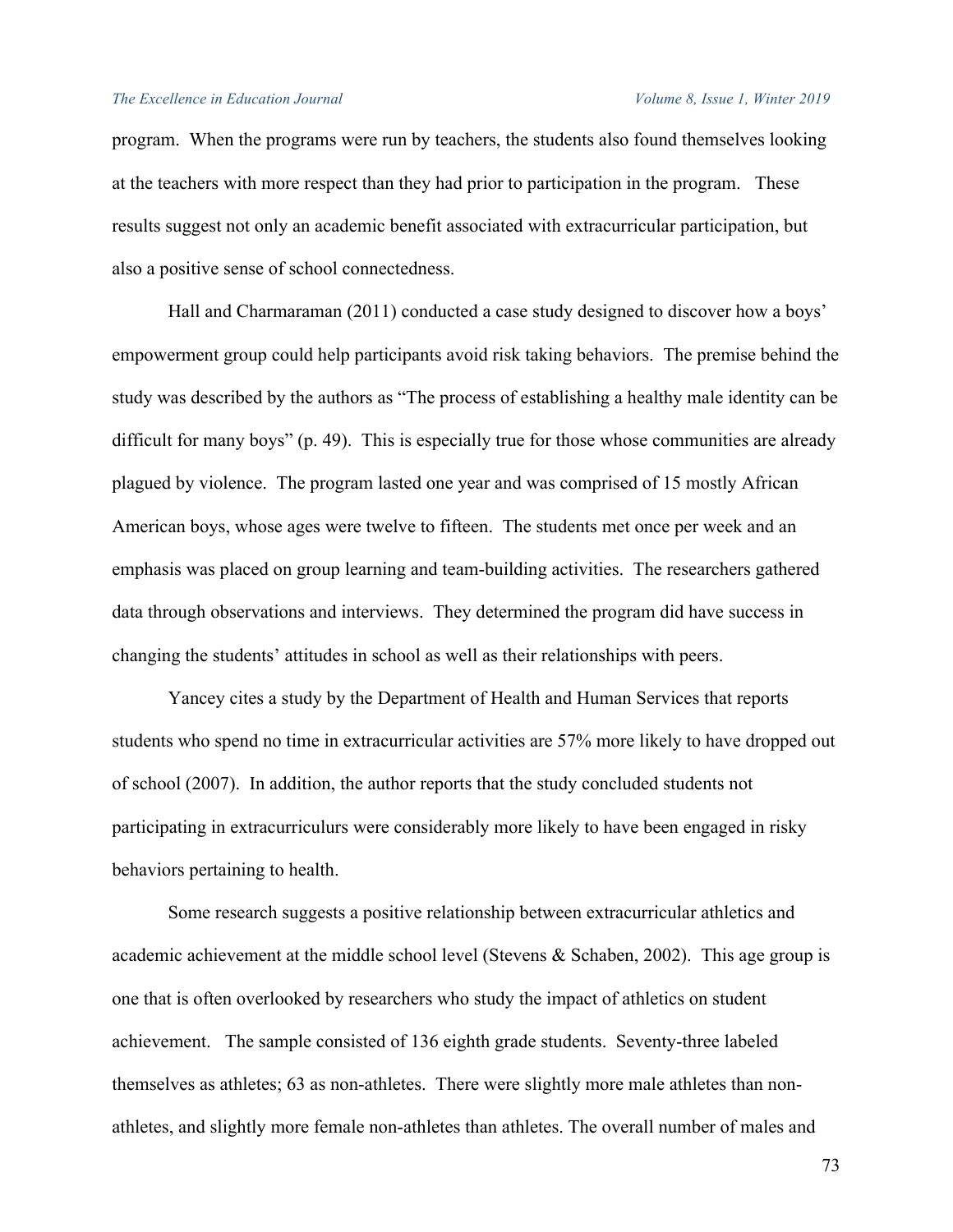females was 68 for each gender. Information was obtained through a survey, and achievement data provided by the school district included the students' grade point averages and scores on standardized tests such as the California Achievement Test (CAT). Several comparisons were conducted. Athletes were compared to non-athletes, male athletes compared to male nonathletes, female athletes versus female non-athletes, and female athletes versus male athletes. The results suggest that the athletes academically outperformed non-athletes. In each of the first three aforementioned trials, the athletes had significantly higher GPA's/CAT scores than nonathletes. The fourth trial showed female athletes having significantly higher GPA's/CAT scores than male athletes.

One study (Sitkowski, 2008)) focused on high school sophomores and seniors. The researcher found that those participating in athletics had lower dropout rates and were less likely to consume alcohol. Sitkowski also suggests the results indicate greater levels of confidence, self-discipline, and responsibility among the athletes in the study when compared to non-athletes. Additionally, the study revealed that male athletes performed better academically during their seasons when compared to achievement levels during the off-season. Finally, the same study found that athletes demonstrated higher scores on state achievement tests than their non-athlete counterparts.

Other studies have shown that students who participate in physical activity have greater academic achievement than their peers. Fox, Barr-Anderson, Neumark-Sztainer, and Wall (2010) performed research to determine whether it was physical activity, or the participation on a sports team that was the determining factor in increased academic achievement. The study surveyed 4,746 students. Students self-reported their weekly hours of physical activity, sport team participation, and academic letter grades. The results suggest that both athletic activity and sport team participation were independently associated with higher GPA for females. For males,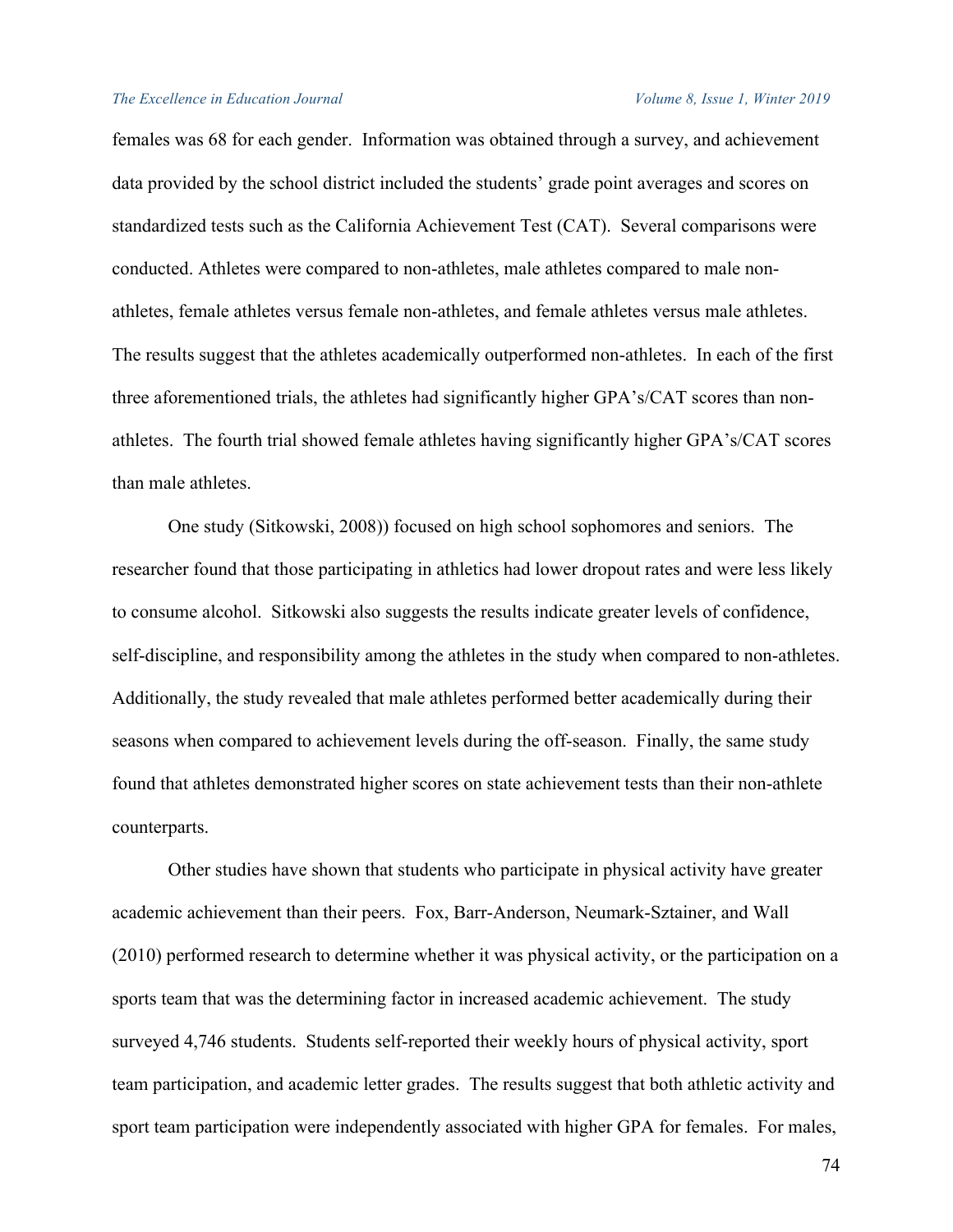only athletic participation was independently associated with higher GPA. The results, while not conclusive, suggest a positive relationship between participation in physical activity and level of academic achievement.

Some research focuses specifically on the impact of student participation in interscholastic sports. Participants may have higher GPA's, better attendance, and greater connectedness to their school than peers not participating. Lumpkin and Stokowski (2011) authored an article that emphasizes the role that coaches have for students to obtain these gains, as well as the promotion of social growth of participants. A coach's role may seem to vary from sport-to-sport, but the authors suggest that they have one role that is more important than the rest. That role is to "emphasize the character development of their athletes by serving as positive role models" (p. 125). By behaving ethically themselves, coaches promote like behavior by their athletes. It is often said that the actions of a coach are more important that their words. This study illustrated the potential benefits of participating in extracurricular athletics when a child has a coach that demonstrates good moral behavior. Although not easily recognized, students can benefit by becoming well rounded members of society.

Academic eligibility is a necessary partner with athletics sponsored by school districts. However, this practice may have negative impacts on some students and schools (Hoch, 2008). The results of many studies, some of which have been referenced in this article, concluded that involvement in extracurricular activities, such as athletics, may have academic and social benefits. Students participating in athletics frequently tend to have higher rates of attendance, higher grades, and better behavior than their non-participating peers. The author claims that removing students from participating due to their grade point average removes them from the one incentive that they have for improving. In Baltimore County, schools determine eligibility of students based on the previous quarter's GPA. The author states, "This is the group of young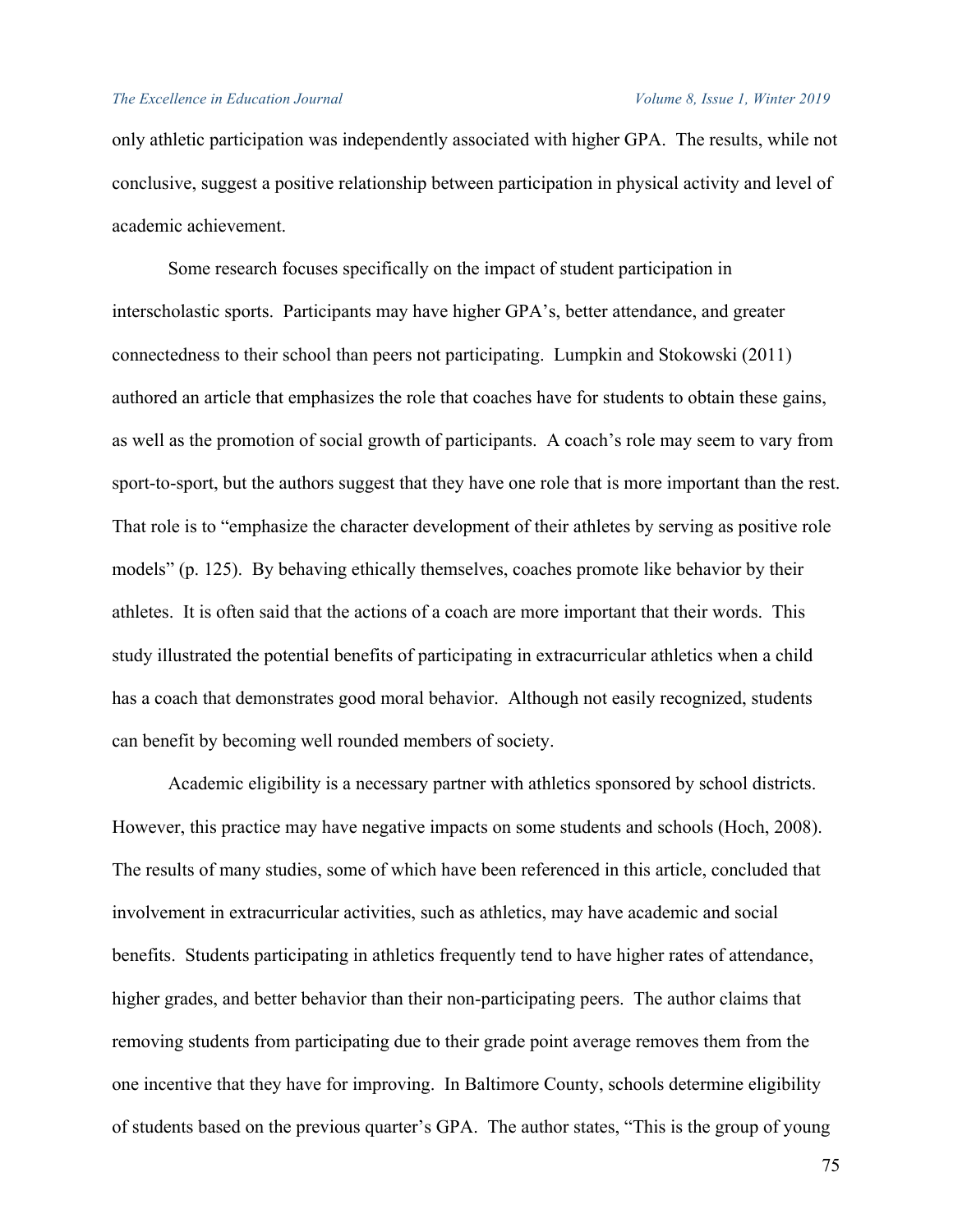people who may need the carrot of athletics the most" (p. 13). This study challenges schools to look at athletics as a tool for improving academic achievement of their participants. Most, if not all schools, have eligibility standards in place. Are they designed with the best interests of students in mind? If schools simply lock students out of participating, the affected student will likely continue on in school without any of the benefits that participation can provide. In addition to changing eligibility practices, schools and individual athletic teams need to foster an environment that promotes academic growth. Tutoring sessions can be implemented by athletic directors or coaches prior to or after practice. Practice time would not be sacrificed, and students would get the additional instruction necessary.

A review of literature reveals a variety of studies that suggest extracurricular activity participation results in many academic and non-academic benefits. School officials that eliminate such activities, or require participation fees as a reaction to budget constraints, may be doing students and the community more harm than they realize. In contrast, schools should look for ways to increase participation in school sponsored after-school activities as a means to increase academic achievement and promote positive social and emotional development through school connectedness.

### **Methodology and Procedures**

In this basic research design, a non-experimental survey was used. Additionally, this study has a descriptive research design with the use of grade point average data. The questionnaire consisted of ten items that were either multiple choice or responses measured according to a Likert Scale.

All junior year  $(11<sup>th</sup>$  grade) students attending a Western Pennsylvania public high school were invited to participate in the study. Consent forms were given to each of the participants who then completed the survey during an extended homeroom at the beginning of the school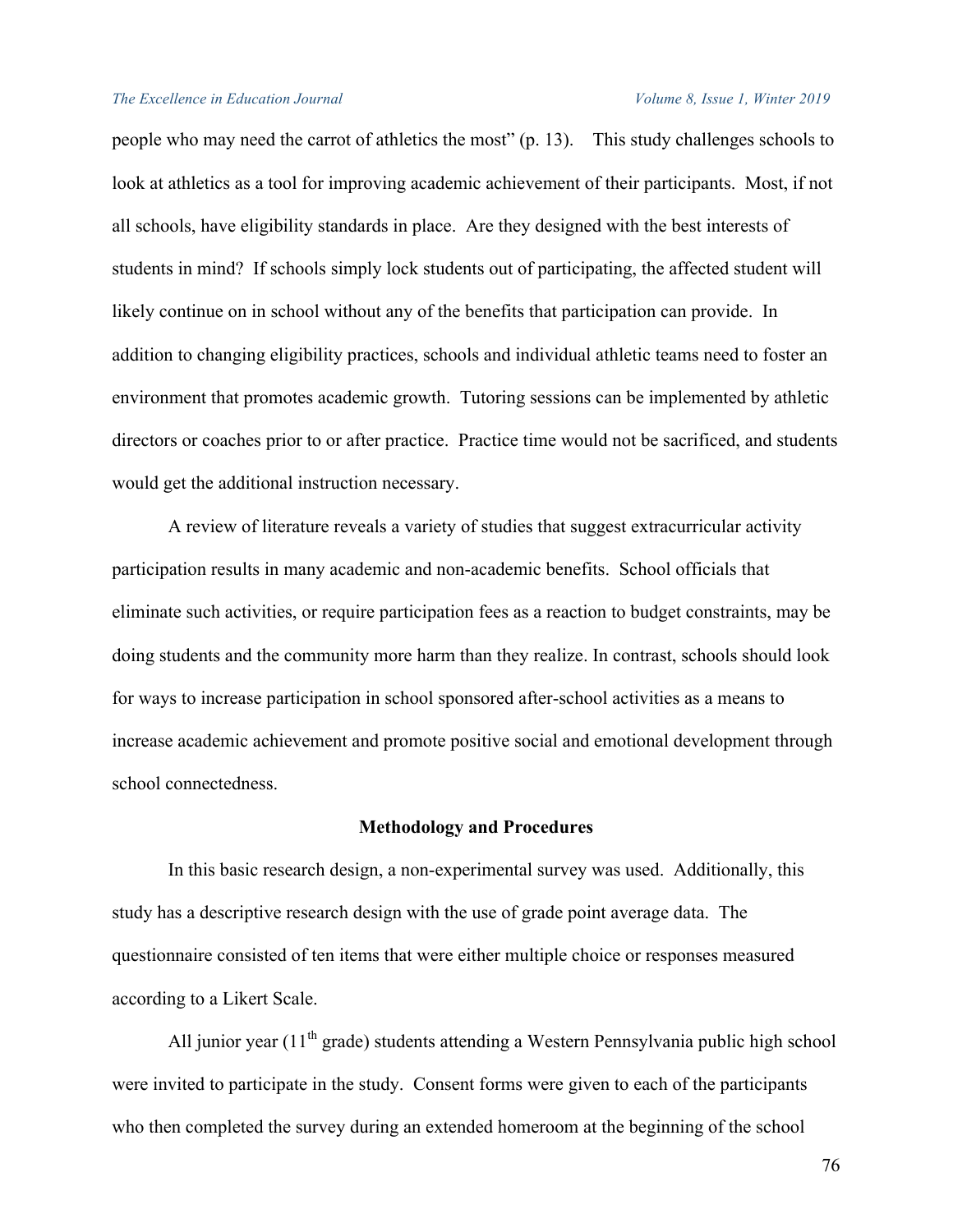day. A total of 148 students completed the survey. One hundred sixteen participants were categorized as extracurricular participants; while 32 were identified as extracurricular nonparticipants. Once the surveys were completed, student grade point averages were obtained by the researcher from the high school administrative office. The data was analyzed and interpreted by the researcher. At the conclusion of the study, results of the research were made available to the high school and participants upon request.

### **Results**

The data, consisting of a survey and the students' grade point averages, were amassed for a total of 148 students out of a possible 169 (87.6%). The first two questions of the survey identified the students for the purpose of obtaining their grade point average, while the third separated the participants into the two main categories of the study. The categories were those who participated in one of over forty extracurricular activities sponsored and offered by the school, and those who chose not to participate. The two categories will be identified in the tables and charts as "Participants" and "Non-Participants". One hundred sixteen out of 148 students participated in at least one extracurricular activity (78.4%), while 32 did not (21.6%). The remaining results of the survey are included in this chapter. Only questions pertinent to the survey have been included.

Table 1 displays the results of the question "I enjoy going to school". The table indicates that 48.3% of those students participating in extracurricular activities agree with the statement, while 16.4% disagree, and 35.3% remained neutral. Of those students not participating in extracurricular activities, 34.4% indicate that they agree with the statement, while 34.4% disagree, and 31.3% had a neutral opinion.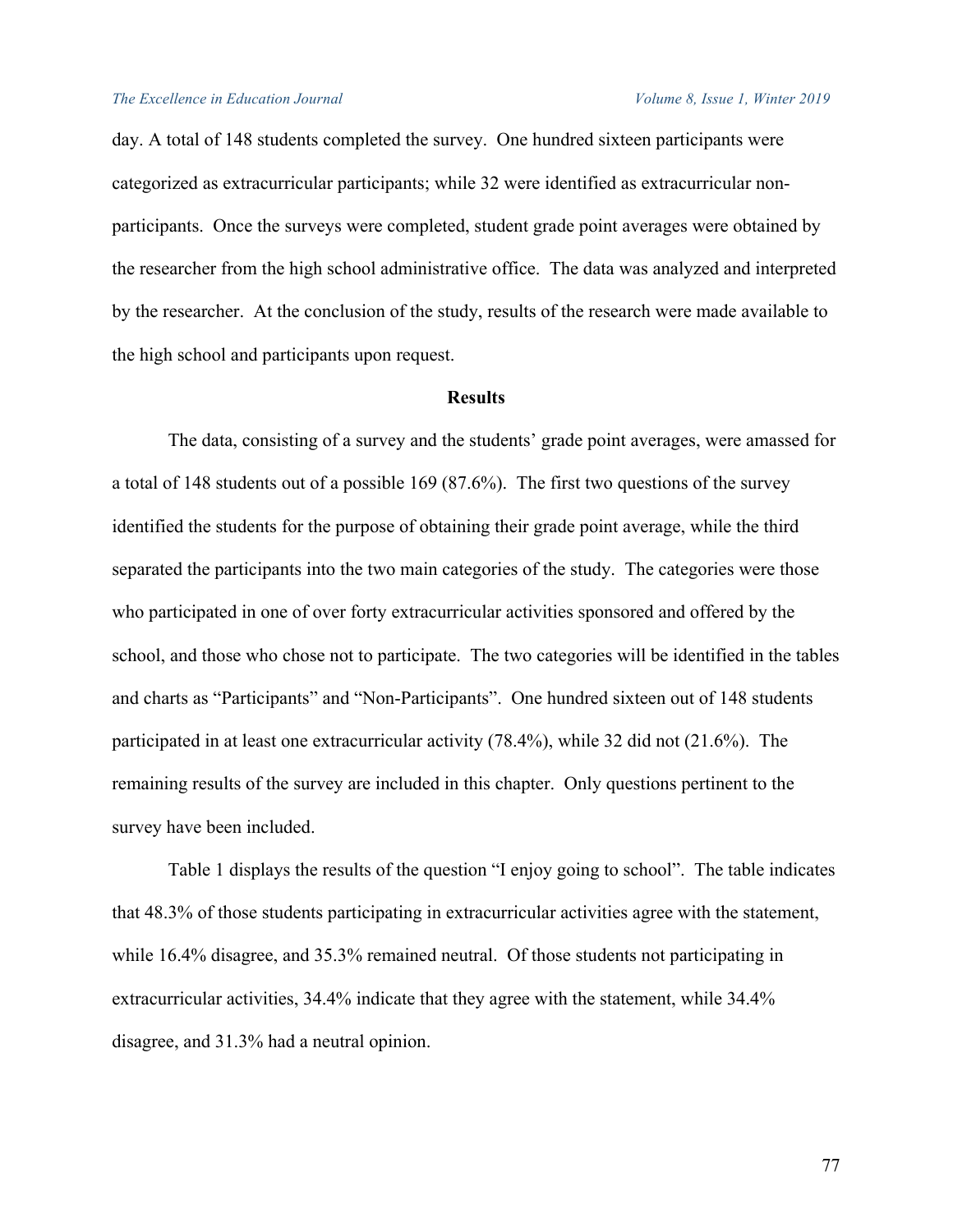|                 | SA(5)      | A(4)          | N(3)          | D(2)                  | SD(1)       |
|-----------------|------------|---------------|---------------|-----------------------|-------------|
| Participant     | $3(2.5\%)$ | 53 $(45.7\%)$ | 41 $(35.3\%)$ | $14(12.1\%)$ 5 (4.3%) |             |
| Non-Participant | $2(6.3\%)$ | $9(28.1\%)$   | $10(31.3\%)$  | $6(18.8\%)$           | $5(15.6\%)$ |

Table 2 displays the results of the question "I feel as though I fit in at school". The table indicates that 76.7% of those students participating in extracurricular activities agree with the statement, while 6.9% disagree, and 16.4% remained neutral. Of those students not participating in extracurricular activities, 65.6% indicate that they agree with the statement, while 21.9% disagree, and 12.5% had a neutral opinion.

#### Table 2

*I feel as though I "fit in" at school.*

|                 | SA(5)        | A(4)         | N(3)         | D(2)        | SD(1)      |
|-----------------|--------------|--------------|--------------|-------------|------------|
| Participant     | $16(13.8\%)$ | 73 (62.9%)   | $19(16.4\%)$ | $7(6.0\%)$  | $1(0.9\%)$ |
| Non-Participant | $2(6.3\%)$   | $19(59.4\%)$ | $4(12.5\%)$  | $4(12.5\%)$ | $3(9.4\%)$ |

Table 3 below displays the results of the question "I have a positive opinion of this school". The table indicates that 56.9% of those students participating in extracurricular activities agree with the statement, while 17.2% disagree, and 25.9% remained neutral. Of those students not participating in extracurricular activities, 37.5% indicate that they agree with the statement, while 31.3 % disagree, and 31.3% had a neutral opinion.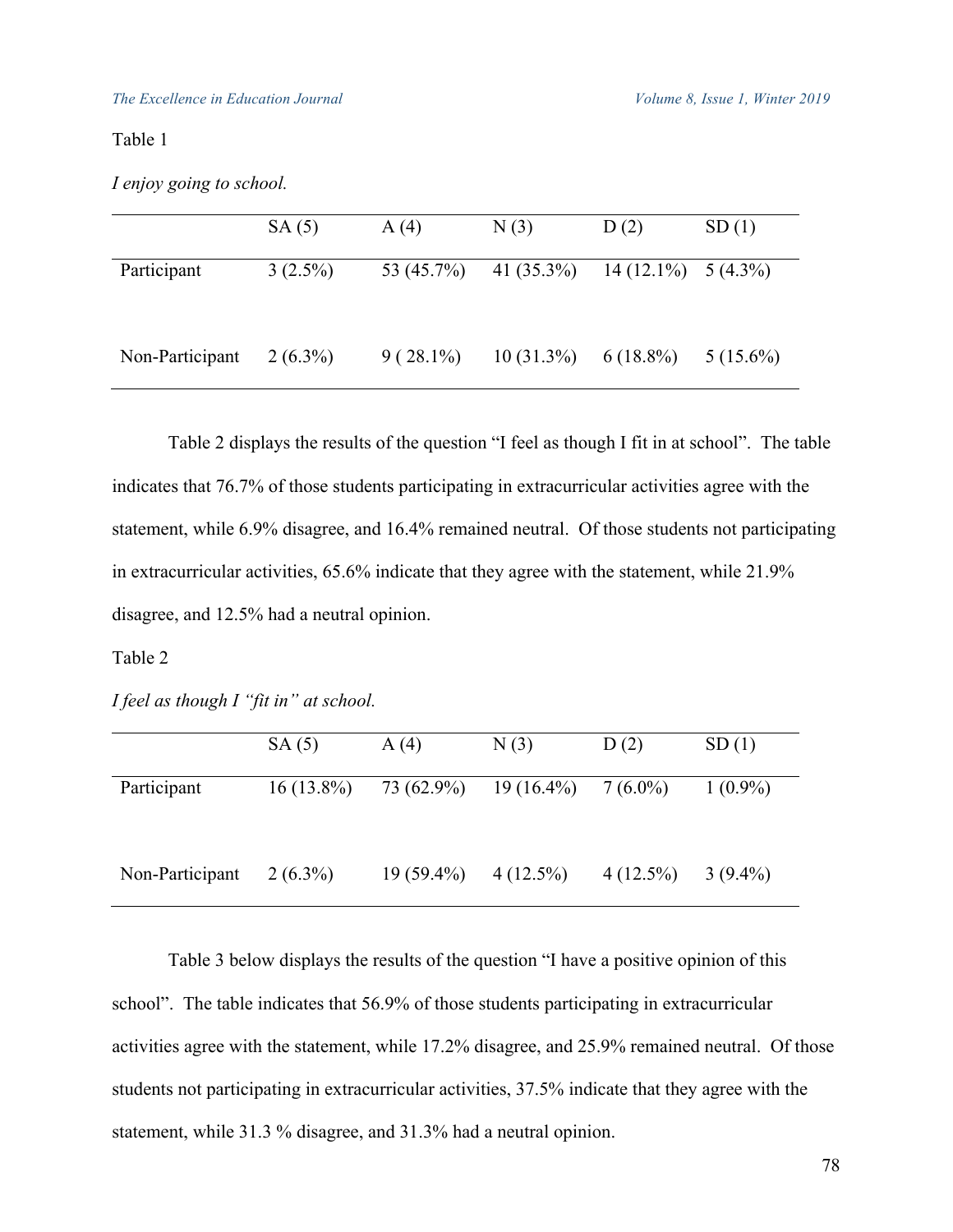| I have a positive opinion of this school. |  |  |  |
|-------------------------------------------|--|--|--|
|-------------------------------------------|--|--|--|

|                 | SA(5)        | A(4)         | N(3)                  | D(2)                 | SD 91)     |
|-----------------|--------------|--------------|-----------------------|----------------------|------------|
| Participant     | $13(11.2\%)$ |              | 53 (45.7%) 30 (25.9%) | $18(15.5\%)$ 2(1.7%) |            |
| Non-Participant | $2(6.3\%)$   | $10(31.3\%)$ | $10(31.3\%)$          | $8(25.0\%)$          | $2(6.3\%)$ |

Table 4 below displays the results of the question "I will miss this school when I graduate". The table indicates that 38.8% of those students participating in extracurricular activities agree with the statement, while 21.6% disagree, and 39.7% remained neutral. Of those students not participating in extracurricular activities, 34.4% indicate that they agree with the statement, while 43.8% disagree, and 21.9% had a neutral opinion.

### Table 4

*I will miss this school when I graduate.*

|                 | SA(5)      | A(4)         | N(3)        | D(2)                 | SD(1)       |
|-----------------|------------|--------------|-------------|----------------------|-------------|
| Participant     | $9(7.8\%)$ | $36(31.0\%)$ | 46(39.7%)   | $19(16.4\%)$ 6(5.2%) |             |
| Non-Participant | $2(6.3\%)$ | $9(28.1\%)$  | $7(21.9\%)$ | $7(21.9\%)$          | $7(21.9\%)$ |

Table 5 below displays the results of the question "I enjoy going to school". The table indicates that 82.8% of those students participating in extracurricular activities agree with the statement, while 0.0% disagree, and 17.2% remained neutral. Of those students not participating in extracurricular activities, 78.1% indicate that they agree with the statement, while 0.0% disagree, and 21.9% had a neutral opinion.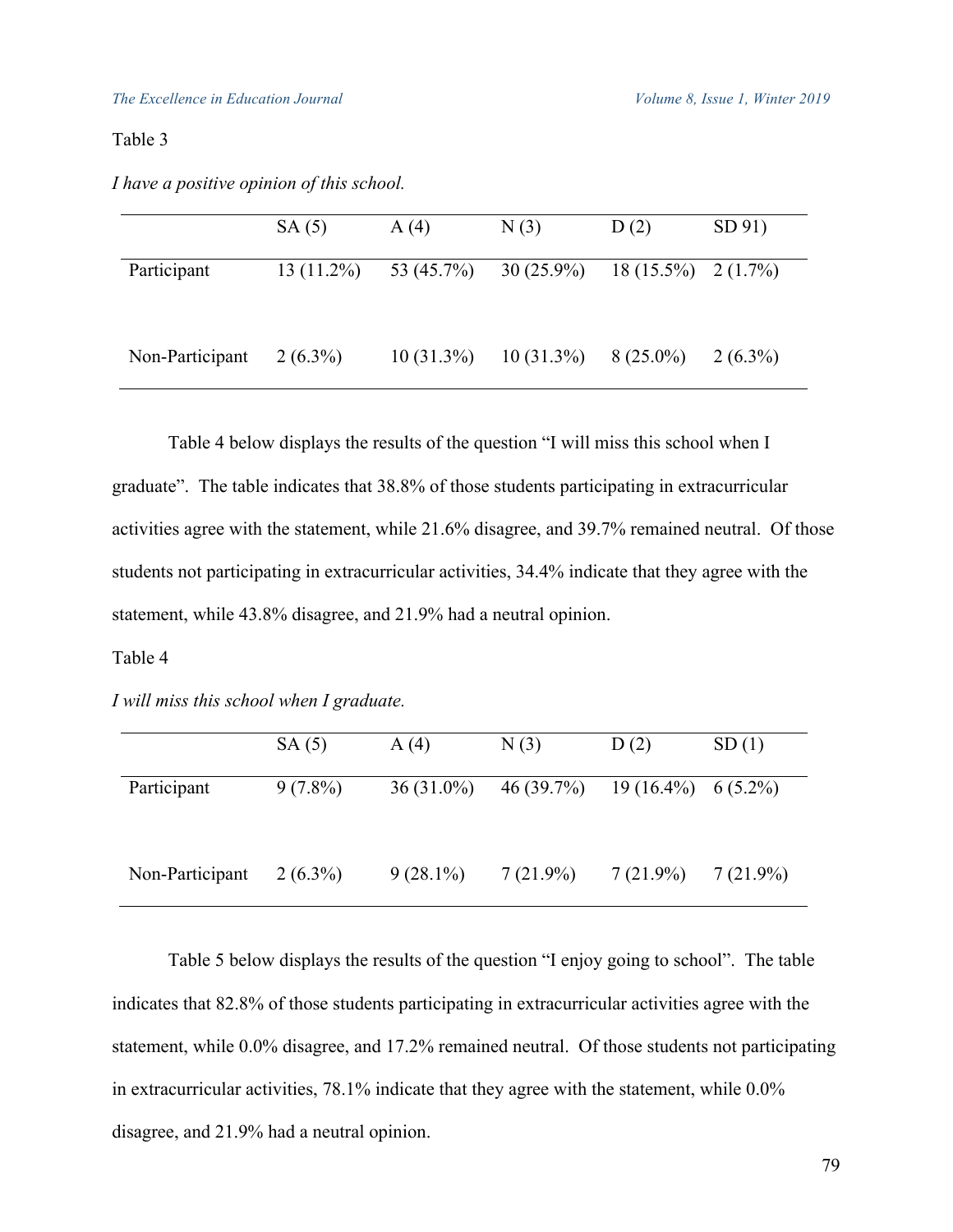|                 | SA(5)        | A(4)         | N(3)         | D(2)       | SD(1)      |
|-----------------|--------------|--------------|--------------|------------|------------|
| Participant     | $22(19.0\%)$ | 74 (63.8%)   | $20(17.2\%)$ | $0(0.0\%)$ | $0(0.0\%)$ |
| Non-Participant | $6(18.8\%)$  | $19(59.4\%)$ | $7(21.9\%)$  | $0(0.0\%)$ | $0(0.0\%)$ |

*I want to see students in this school be successful compared to other schools.*

The grade point averages of all students participating in the survey were retrieved. Although the grade point average is on a 4.0 scale, students are able to obtain GPA's that are higher due to weighted classes. The average GPA for students who participated in extracurricular activities was 3.456 indicated. The average GPA for non-participants was 2.578.

Table 6 displays the results of an independent sample t-test. The purpose of the test is to determine if a significant relationship between the grade point averages of participants and nonparticipants exists. The data was tested with a two-tail, two-sample test where equal variances were assumed. The data was then tested a second time where equal variances were not assumed. In both cases, the trials resulted in a t-value less than .05 suggesting a significant difference between the grade point averages of extracurricular participants and non-participants.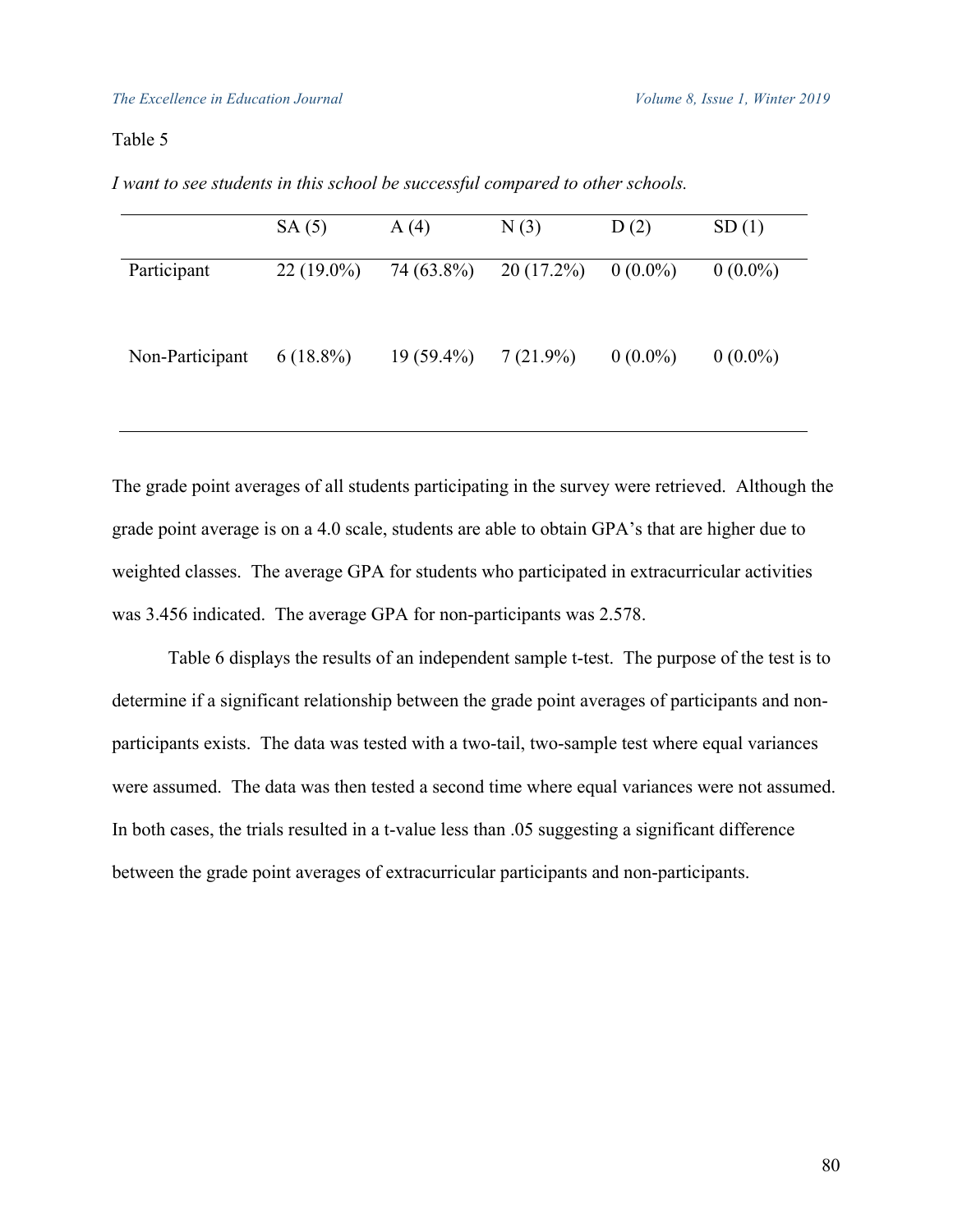| Independent samples t-test |  |  |
|----------------------------|--|--|
|----------------------------|--|--|

|            | Levine's Test             |      |          |        |             |                              |            |                            |            |
|------------|---------------------------|------|----------|--------|-------------|------------------------------|------------|----------------------------|------------|
|            |                           |      |          |        |             |                              |            |                            |            |
|            | for Equality of           |      |          |        |             |                              |            |                            |            |
|            | Variance                  |      |          |        |             | t-test for Equality of Means |            |                            |            |
|            |                           |      |          |        |             |                              |            | 95% Confidence             |            |
|            |                           |      |          |        |             |                              |            | <b>Interval Difference</b> |            |
|            |                           |      |          |        | Sig. $(2 -$ |                              | Std. Error |                            |            |
|            | $\boldsymbol{\mathrm{F}}$ | Sig. | t        | df     | tailed)     | Mean Dif.                    | Dif.       | Lower                      | Upper      |
| <b>GPA</b> | 11.649                    | .001 | $-7.380$ | 146    | .000        | $-.8776741$                  | .1189277   | $-1.112716$                | $-.642631$ |
| Equal      |                           |      |          |        |             |                              |            |                            |            |
| Variance   |                           |      |          |        |             |                              |            |                            |            |
| Assumed    |                           |      |          |        |             |                              |            |                            |            |
| <b>GPA</b> |                           |      | $-6.176$ | 40.475 | .000        | $-.87766741$                 | .1421142   | $-1.164792$                | $-.590555$ |
| Equal      |                           |      |          |        |             |                              |            |                            |            |
| Variance   |                           |      |          |        |             |                              |            |                            |            |
| <b>Not</b> |                           |      |          |        |             |                              |            |                            |            |
| Assumed    |                           |      |          |        |             |                              |            |                            |            |

The data collection process resulted in satisfactory participation by students in the junior class. Out of 169 possible participants, 148 students both completed the survey and were enrolled at their current high school for at least one year.

# **Discussion and Conclusions**

The study sought to determine whether high school juniors who participated in at least one school sponsored extracurricular activity could be distinguished from their peers who did not participate in one. First, the study examined the two groups based on academic achievement using grade point averages. Second, the research compared the perceptions of school between members of each group.

For the purpose of comparing the academic achievement of the two groups, the researcher chose to use the most recent and complete data available, which was the students'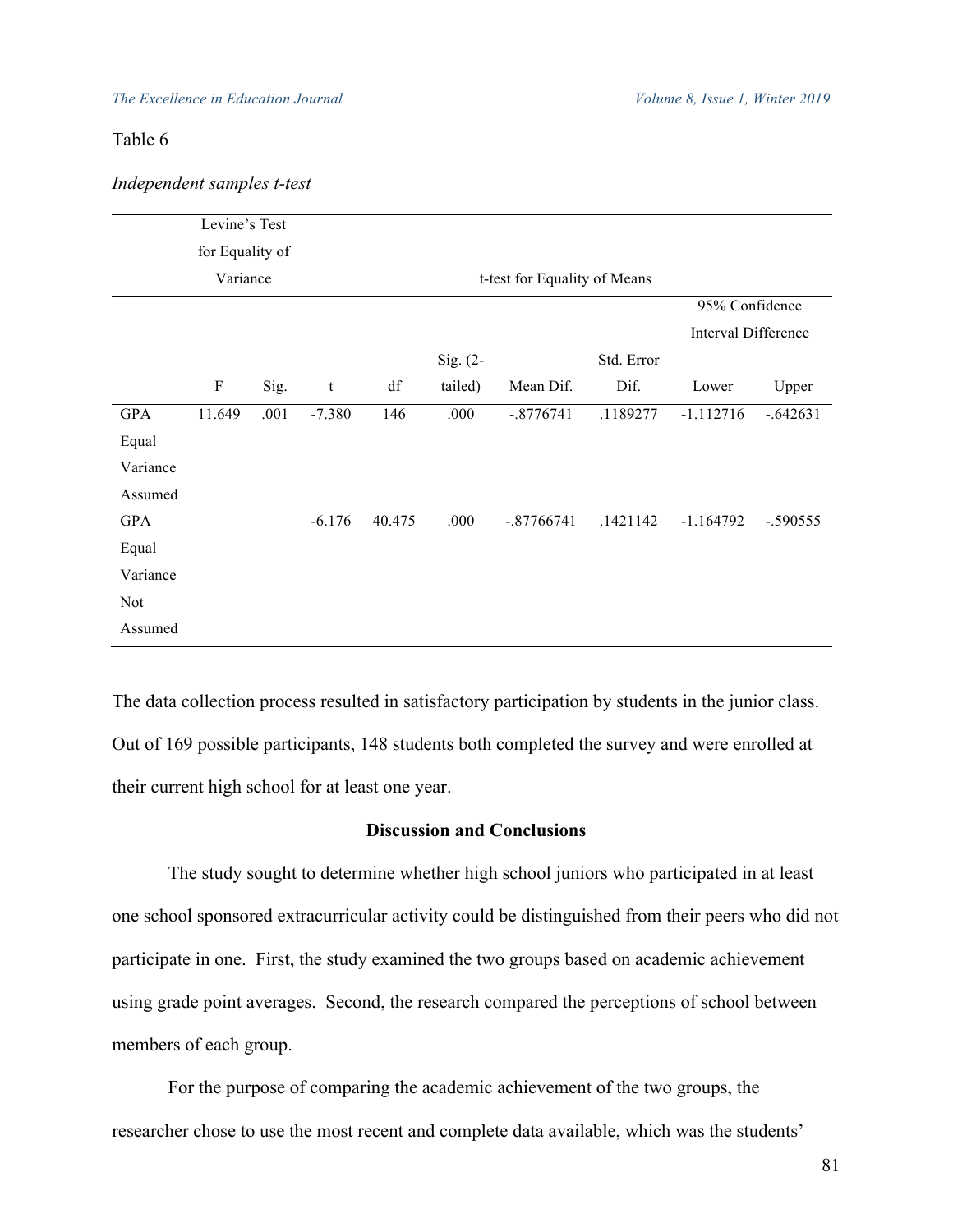GPA from their previous academic year. Those students who participated in the survey but did not attend the school district during the previous academic year were omitted. The results shown in Figure 2 were that the 32 students who did not participate in an extracurricular activity had a mean GPA of 2.578. The range of this subgroup was a high of 3.978 and a low of 1.336. When compared to the scores of those who participated in extracurricular activities, the results in Figure 1 showed a significant increase in academic achievement which was verified with 99.995% confidence by way of a t-test. The 116 participants had a mean GPA of 3.456 with the range of scores falling between a high of 4.183 and a low of 1.544. When comparing the subgroups' mean GPAs as well as the range of scores, the data indicates that those who participate in at least one extracurricular activity show increased academic achievement compared to their peers who do not participate.

Table 1 displayed the results of the survey statement "I enjoy going to school" answered according to the Likert Scale. The results were used to determine whether students who participated in an extracurricular activity, had a more positive perception of their school than their counterparts who did not participate. The data was in agreement with the hypothesis in that 48.3% of participants agreed with the statement while only 34.4% of non-participants agreed. Furthermore, participants who disagreed with the statement was only 16.4% while nonparticipants disagreed at a rate of 34.4%.

The results displayed in Table 2 are Likert Scale results to the statement "I feel as though I fit in at school". As with Table 1, these results were gathered for the purpose of identifying which group had a more positive perception of their school. Participants answered having 76.7% in agreement with the statement, while disagreeing at a rate of 6.9%. This was more favorable than the results of non-participants who answered at a rate of 65.6% in agreement and 21.9% disagreeing with the statement.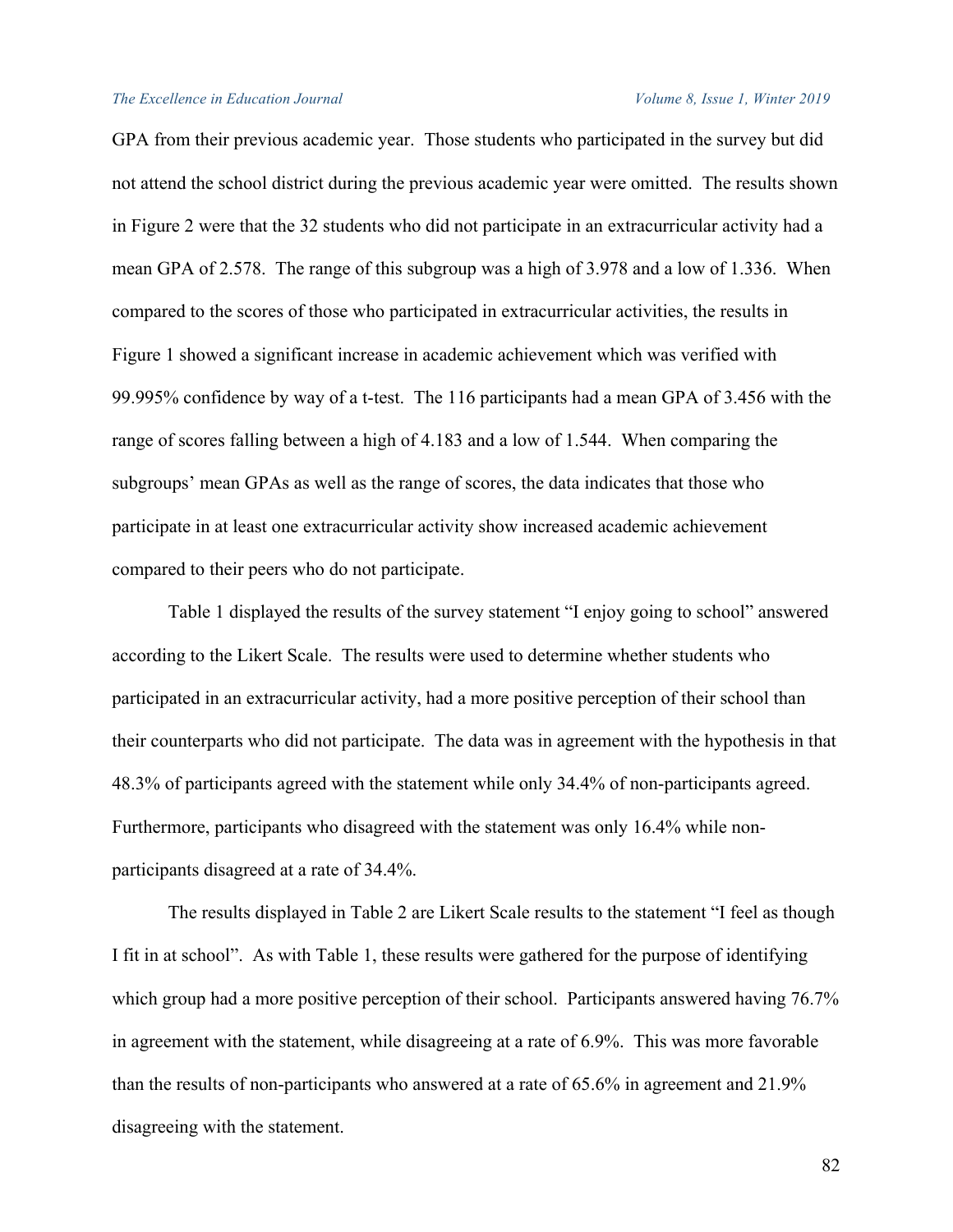Table 3 displayed results of the survey statement "I have a positive opinion of this school". The results of this statement were more profound than the others when comparing participants to non-participants. Participants agreed with this statement at a rate of 56.9% compared to non-participants who agreed at a rate of 37.5%. Just as telling is the number in disagreement of the statement from each subgroup. Participants disagreed at 17.2% while nearly one-third (31.3%) of non-participants disagreed.

 The results displayed in Table 4 seek to determine which group has a more favorable opinion of school by responding to the statement "I will miss this school when I graduate". The results again supported the hypothesis, but at a less significant rate when comparing those in agreement. Participants agreed at a rate of 38.8% while non-participants agreed at a nearly equal rate of 34.4%. Those who disagreed with the statement show a much wider gap between participants and non-participants. While only 21.6% of participants disagreed with the statement, close to half (43.8%) of non-participants disagreed with the statement.

 Table 5 displayed the final statement from the student survey which sought to support the hypothesis that students who are involved in extracurricular activities would have a more favorable perception of school than their peers who did not. The statement asked, "I want to see students in this school be successful compared to other schools" and focused on what can be classified as school pride. The data showed interesting results when comparing participants and non-participants. Both groups responded in agreement with the statement at high rates. Participants agreed at 82.8% while their non-participating peers agreed at a 78.1% rate, which again supported the hypothesis. What is interesting, however, is the number of each group that responded in disagreement. Both participants and non-participants had zero students answer the statement in disagreement.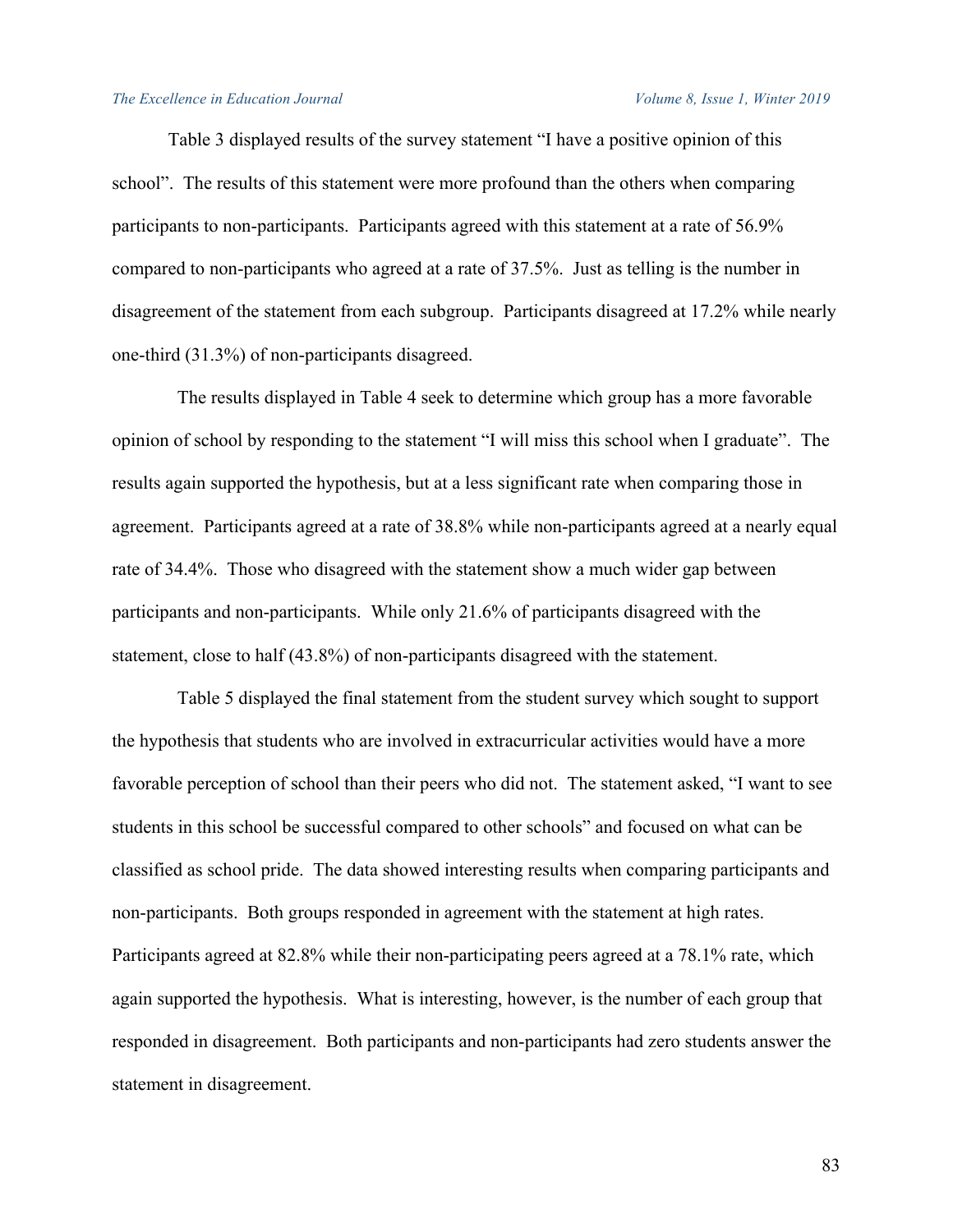An analysis of the data in this study indicates the grade point averages of students participating in at least on extracurricular activity are significantly higher than non-participants. Therefore, the null hypothesis is rejected. Additionally, the student survey results suggest that those who participate have a more favorable opinion of the school than those who do not participate in any extracurricular activities. The results in Tables 1 and 3 seem most notable. Table 1 indicates that 48.2% of students participating in extracurricular activities express some level of agreement when asked if they enjoy going to school, while 34.4% of non-participants indicated some agreement that they enjoy going to school. Table 3 shows that when asked about whether or not they have a positive opinion of the school, 56.9% of students participating in extracurricular activities indicated some level of agreement, while 37.6% of non-participants indicated some agreement. However, the analysis of data is too general to either accept or reject the null hypothesis. A more detailed statistical analysis is required to make a more robust determination. Students participating in extracurricular activities were lumped into a single group. Therefore, there is no data to indicate the impact of the number of extracurricular activities on student GPA and school perception. Future research may include an analysis to examine if a specific number of activity involvement relates to a higher GPA and most positive perception of school.

### **Limitations**

This study contains several limitations. First, an unequal sample size is apparent among survey respondents (extracurricular participants and non-participants). An imbalance of 116 to 32 exists, which may limit the statistical significance of the results. In addition, the study was limited to a total of 148 participants from one grade level in a single high school setting. This limited sample size makes it more difficult to generalize conclusions to a wider population. Another limitation is linked to the actual number of activities each extracurricular participant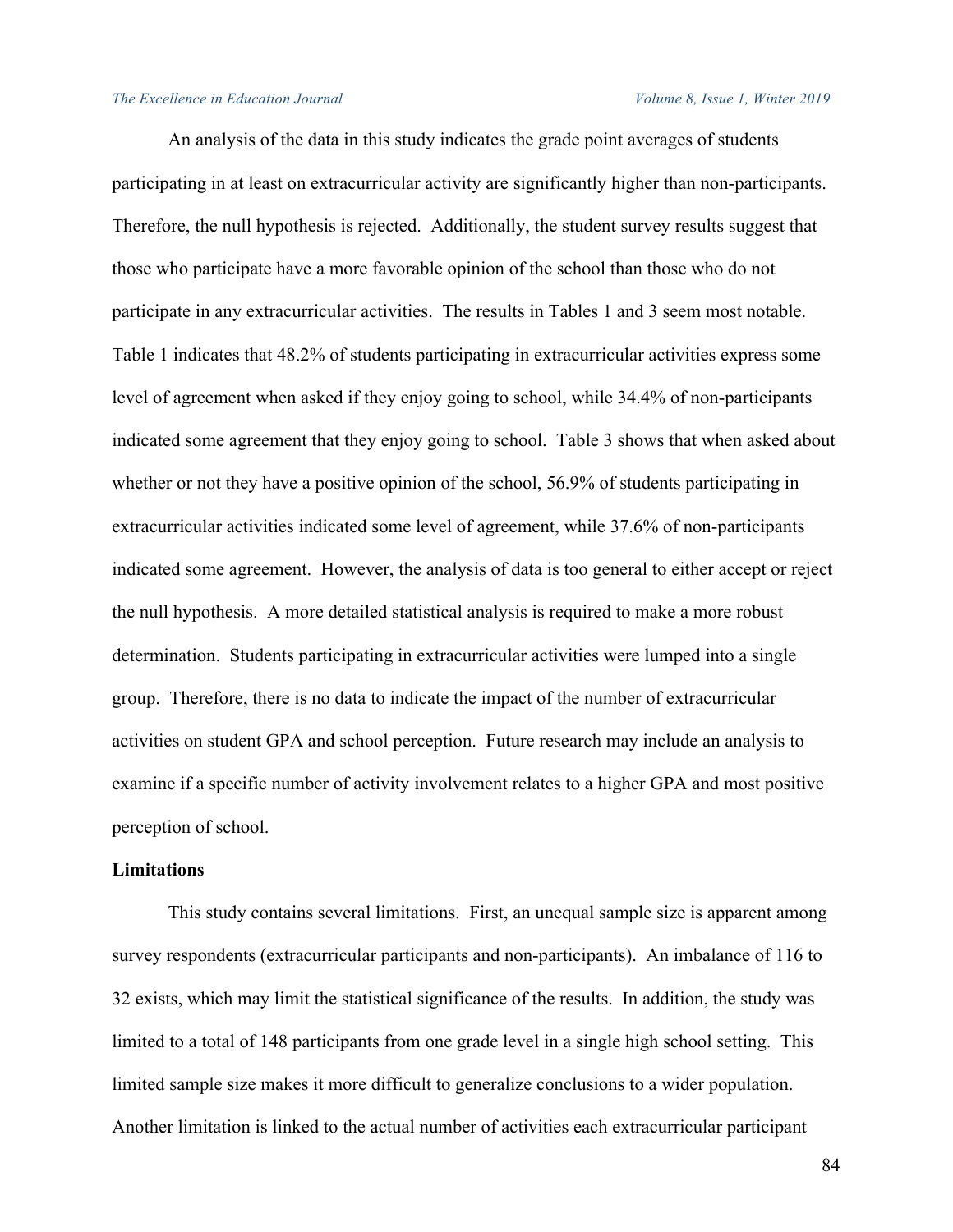reported. The study does not distinguish between those students participating in one activity with those participating in more than one. Therefore, the results do not provide data or insight pertaining to the actual number of extracurricular activities a student is involved in and student GPA or school perception. Finally, there is no effort in the study to distinguish between types of extracurricular activities.

# **Implications**

With budgets continually shrinking and schools focusing greater attention on high stakes testing, "non-essential" extracurricular activities offered to students are either being cut or students are required to pay out-of-pocket in many school districts. Policy makers are understating the impact extracurricular activities can have to student academic success. By focusing all of their monetary resources directly at improving high stakes testing, they may be overlooking other factors that lead to students being successful in school.

Students in public schools come from a wide breadth of socioeconomic backgrounds and have an even greater range of ideals and beliefs. The results of this study as well as other studies suggest that students who participate in at least one extracurricular activity perform academically higher than their peers. If funding for these extracurricular activities goes away, participation levels may drop. This is especially true for those students whose families live at or below the poverty level and can not afford pay-to-play or to enroll their children in similar activities outside of school.

Rather than trying to convince policy makers to avoid cuts to extracurricular activities, the results of the study suggest that there should be an emphasis on increasing the number of extracurriculars offered by schools. If schools can determine how to reach students who feel disenchanted or not accepted by the school through extracurricular activities, the research shows that the students may have a better perception of their school environment and subsequently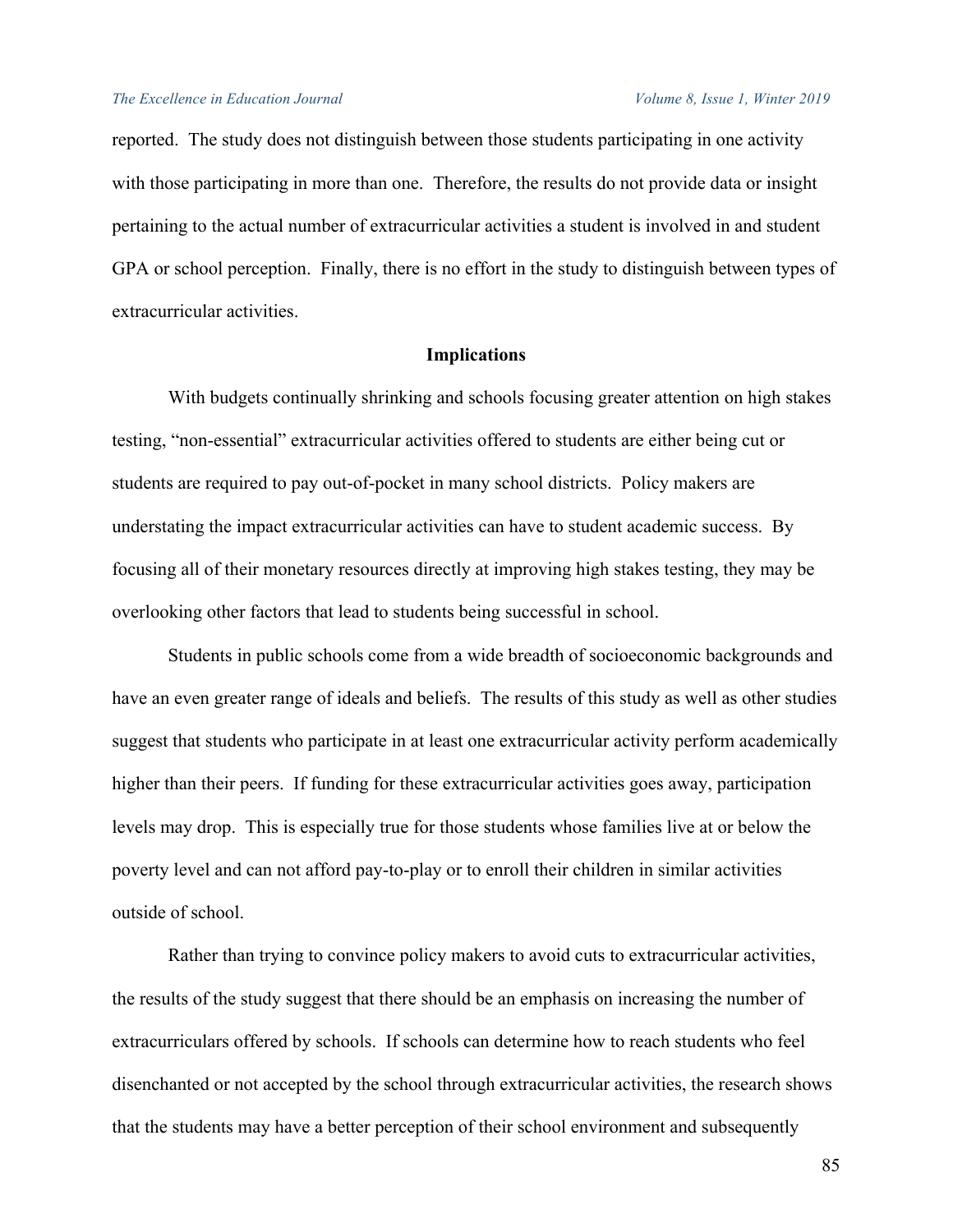greater academic achievement. To do so, schools need to survey the student body to determine what interests non-participants have and whether offering an extracurricular activity would be feasible, both logistically and monetarily. Based on the research of this author and others, the data points emphatically at getting students involved in an extracurricular activity.

The greatest obstacle in maintaining the current extracurriculars while adding additional ones is two-fold. There is the obvious issue of money, especially when adding new extracurriculars. Depending on the type of activity, there will likely be an overhead cost similar to starting a new business. To solve this problem, school officials may attempt to utilize booster programs and corporate sponsors. Regardless of whether the activity is of the arts, athletics or any other variety, there is likely a business catering to that genre.

The second obstacle is finding qualified and motivated adults to act as coaches, sponsors, and the like. As veterans of the public school arena, the authors understand the difficulty of finding qualified, motivated adults to mentor students in an extracurricular activity. For some, the time spent compared to the money earned does not provide enough of an incentive. Furthermore, the school day does not coincide ideally with most professional's schedules excluding teachers. The financial issue can again be rectified by via booster programs or corporate sponsors, but that is a slippery slope. Instead, the authors look to greater tax incentives being given to the adult volunteers. Currently there are a few tax write-offs which help defray the costs but they come nowhere near equalling the expenses and time of the individual.

# **Recommendations**

A pressing question that needs answered is whether students who perform academically better than their peers were also doing so prior to participating in extracurriculars. Are extracurricular activities the cause of greater academic achievement or are they merely a byproduct of a student already having success academically and emotionally in school? It is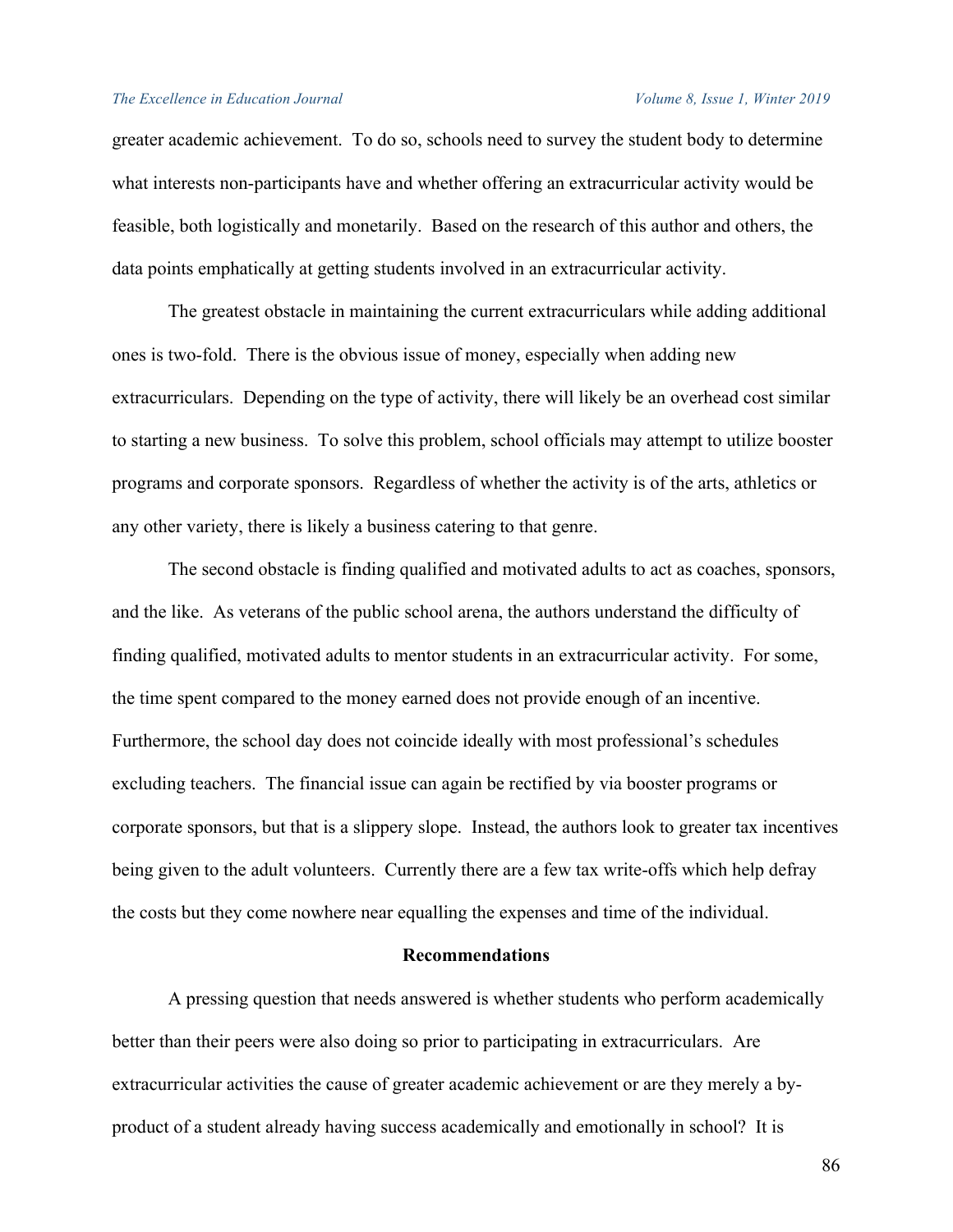possible that due to their success, these students could already have a favorable perception of school which then leads to their participation. This possibility needs to be noted as a factor in this study's results and could be the cause of error. A multiyear longitudinal study would be an ideal way to determine if this theory carries any weight.

Further research could also be done by taking a closer look at various subgroups. This could be race, sex, socioeconomic factors and which particular activity they participate in. In addition, this study merely looked at whether students participated or not. Some students spent less than one hour per week on their extracurricular while others responded in the survey that they spent over ten hours per week. It is possible that there may be a sweet spot for the time devoted to extracurricular activities and that by participating in too many, there may begin to be an adverse effect on their academic achievement.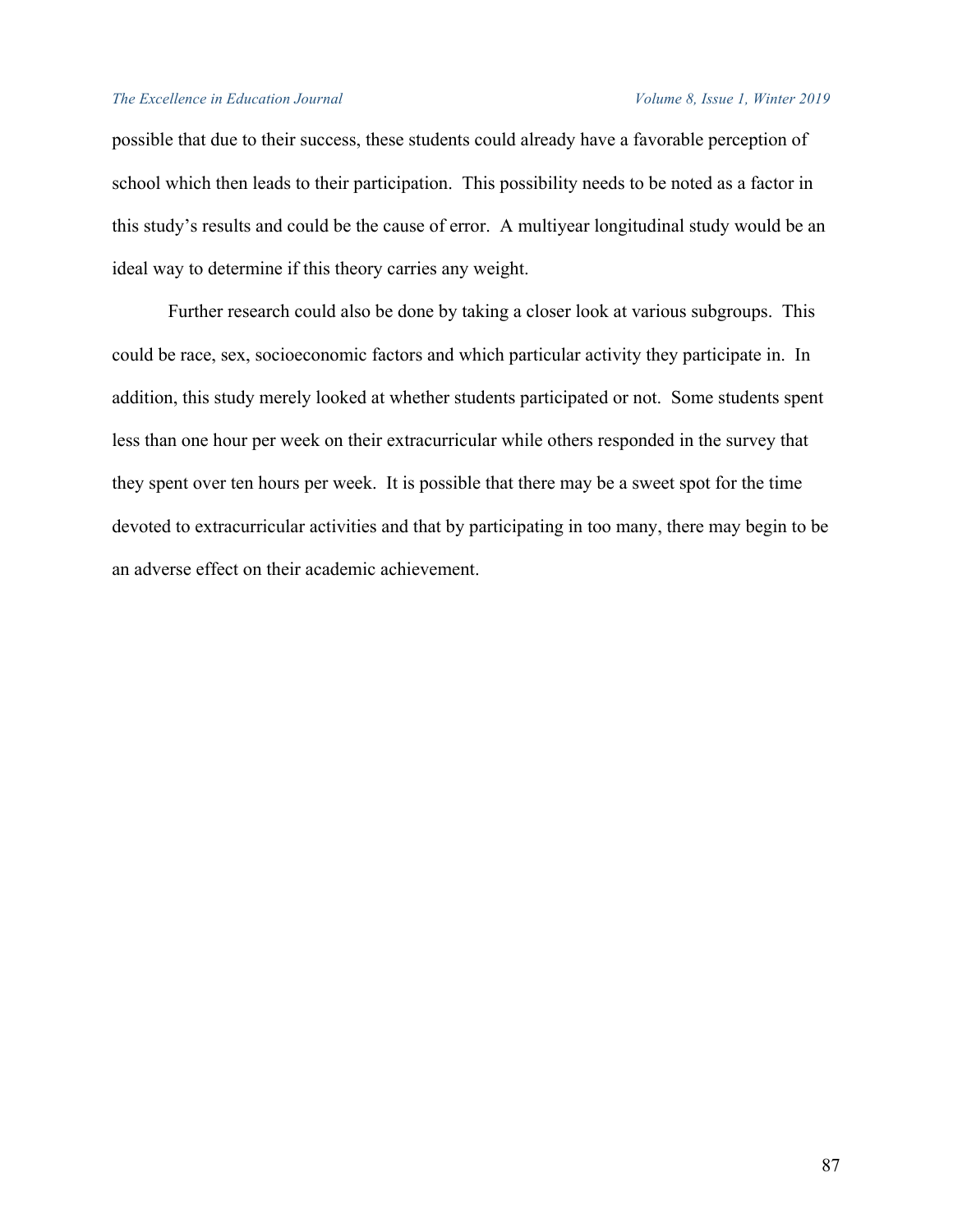# References

- Akos, P. (2006). Extracurricular participation and the transition to middle school. *Research in Middle Level Education, 29 (9),* 1-9.
- Barr, S., Birmingham, J., Fornal, J., Klein, R., & Piha, S. (2006). Three high school after-school initiatives: Lessons learned. *New Directions for Youth Development, 11,*  67-79.
- Carter, G. (2011). Education: The investment that pays. *Education Week, 31*, 4, 23.
- DeNisco, A. (2013). Budget cuts mean more fees for students. *District Administration, 49*, 9, 26.
- Doll, J., Eslami, Z., and Walters, L. (2013). Understanding why students drop out of high school, according to their own reports. Retrieved from http://journals.sagepub.com/doi/full/10.1177/2158244013503834#\_i4
- Eccles, J. S. & Barber, B. L. (1999). Student council, volunteering, basketball, or marching band: What kind of extracurricular involvement matters? *Journal of Adolescent Research, 14 (1),* 10-43.
- Fox, C. K., Barr-Anderson, D., Neumark-Sztainer, D., & Wall, M., (2010). Physical activity and sports team participation: Associations with academic outcomes in middle school and high school students. *Journal of School Health, 80(1),* 31-37.
- Fredricks, J. A., & Eccles, J. S. (2005). Development benefits of extracurricular involvement: Do peer characteristics mediate the link between activities and youth outcomes? *Journal of Youth and Adolescence 34*(6), 507-520.
- Girod, M., Martineau, J., & Zhao, Y. (2004). After-school computer clubhouses and atrisk teens. *American Secondary Education*, *32*(3), 63-76.
- Graham, S., Taylor, A., & Hudley, C. (2015). A motivational intervention for African American boys labeled as aggressive. *Urban Education, 50 (2),* 194-224.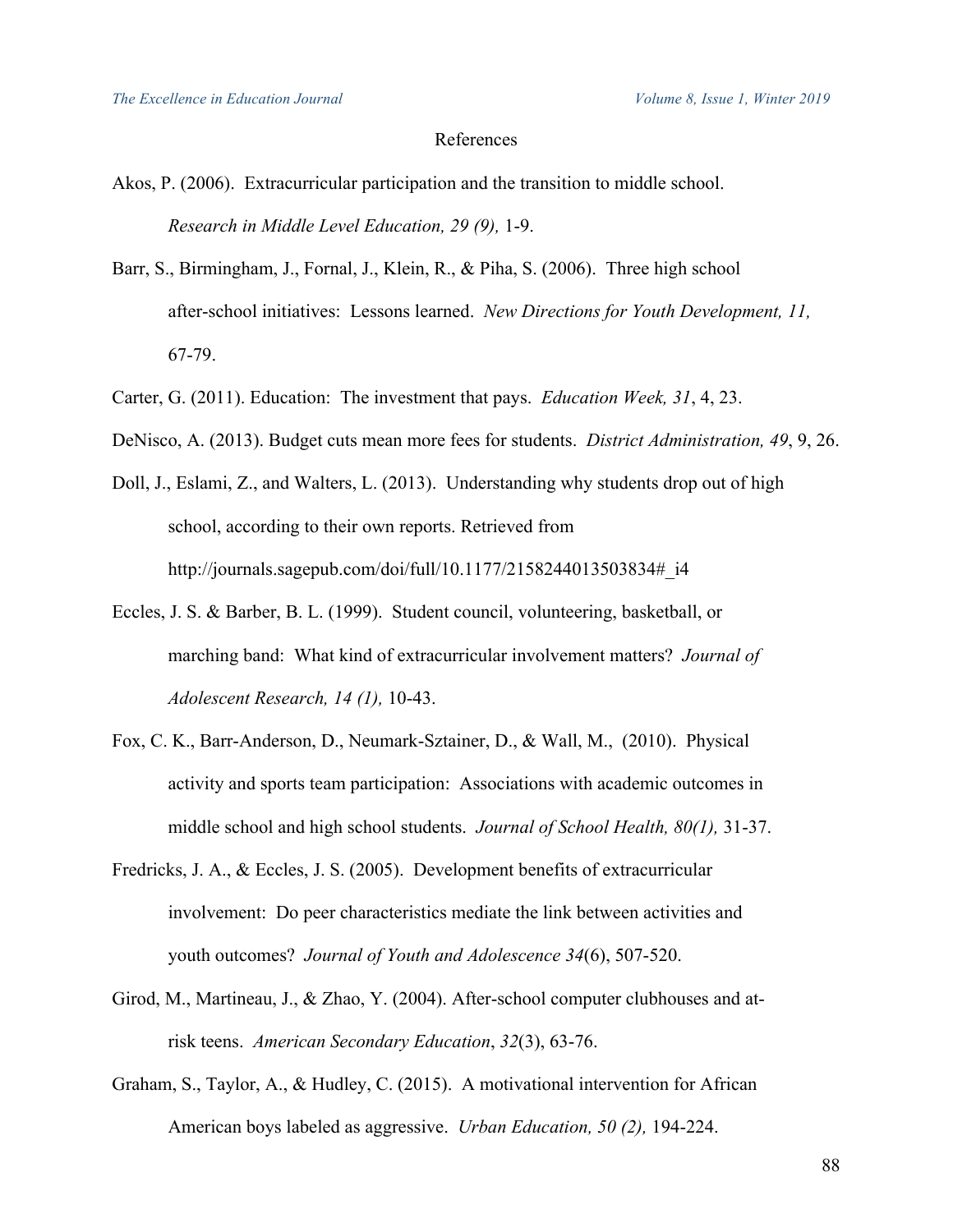- Hall, G. & Charmaraman, L. (2011). Growing boys: Implementing a boys' empowerment group in an afterschool program. *Afterschool Matters, 1,* 49.
- Hoch, D. (2008). Rethinking the issue of academic eligibility. *Coach & Athletic Director, 11,* 13-14.
- Hoff, D. and Mitchell, S. (2007). Should our students pay to play extracurricular activities? *Education Digest, 72*, 6, 27-34.
- Klesse, E. and D'Onofrio, J. (2000). The value of cocurricular activities. Retrieved from https://pdfs.semanticscholar.org/5543/5de2e6a8bc26717cd8909ce60812feb4bb91.pdf on March 29, 2017.
- Knifsend, C.A., & Graham, S. (2011). Too much of a good thing? How breadth of extracurricular participation relates to school-related affect and academic outcomes during adolescence. *Journal of Youth Adolescence*, *41*(1), 379-389.
- Kronholz, J. (2012). Academic value of not-academics. *Education Next, 12,* 9-14.
- Lumpkin, A., & Stokowski, S., (2011). Interscholastic sports: A character building priviledge. *Kappa Delta Pi Record, 1,* 124-128.
- Marzano, R. (1992). A different kind of classroom: Teaching with dimensions of learning. ASCD, Alexandria, VA.
- National Center for Educational Statistics (1995) *Extracurricular Participation and Student Engagement (Education Policy Issues: Statistical Perspectives).* Retrieved on 10/11/15 from http://nces.ed.gov/pubs95/95741.pdf
- Sitkowski, L.S. (2008). *The effects of participation in athletics on academic performance.* (Unpublished doctoral dissertation). Liberty University: Lynchburg, VA.
- Statz, B. and Lamote, S. (2001). Overcoming user fees to ensure student access to extracurricular activities. *Business Education Forum, 56*, 1, 47-49.